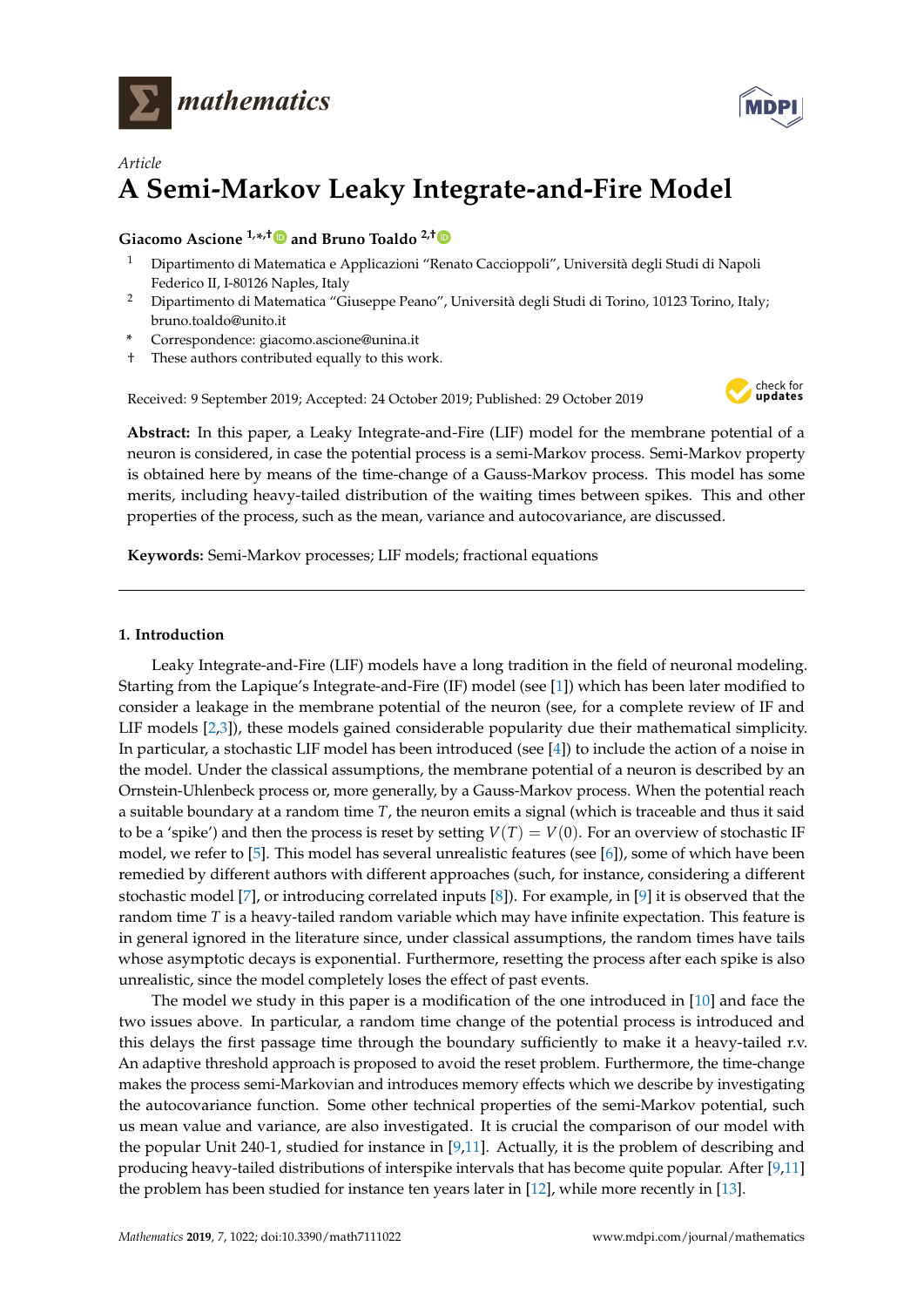Besides giving a model that (at least qualitatively) seems to be more accurate to describe the behavior of a neuron with heavy-tailed ISIs distribution, we also provide an application of a presently well-known *fractionalization procedure* to neuroscience. We considered only a simple linear model, i.e., the Leaky Integrate-and-Fire model, to give an easy example of application of this fractionalization procedure and how such procedure produces both a weighted covariance structure that, together with the non-Markov property, gives us correlation of the spiking times, and a delay in the firing activity due to the introduction of a sort of stochastic clock. We refer to *fractionalization* procedure since this random time-change of Markov processes introduces semi-Markov processes governed by fractional equations (see, for example [\[14–](#page-22-13)[17\]](#page-22-14)), which are very popular in applications, and thus we establish a connection of our model with fractional equations. This procedure can be adapted to various processes. For instance, one could think to use this procedure to produce a stochastic fractional version of the Hodgkin-Huxley model, based on the stochastic model of [\[7\]](#page-22-6). Thus, to resume the aim of this paper, we intend to show that our time-changing procedure can actually produce realistic models also when applied to easy models, and provide an approach that we aim to further generalize to much more complex processes.

The paper is structured as follows:

- In Section [2](#page-1-0) we introduce the semi-Markov Leaky Integrate-and-Fire model and discuss the semi-Markov property of the membrane potential process;
- In Section [3](#page-3-0) we give mean and variance of the membrane potential process;
- In Section [4](#page-7-0) we address the problem of the autocovariance function. Despite being already determined in [\[18\]](#page-22-15), we use a different approach that leads to two independently interesting results. In particular, we have in Theorem [1](#page-7-1) a formula for the bivariate Laplace transform of an inverse subordinator while in Theorem [2](#page-8-0) a formula for the autocovariance function of a time-changed stationary Ornstein-Uhlenbeck as defined in [\[18\]](#page-22-15). This last result was obtained in the non-stationary case (for deterministic initial values) by [\[18\]](#page-22-15): we provide some changes in the proof given there to determine the autocovariance in the stationary case. We then use these two results to determine the autocovariance function of the membrane potential process. In the same section we show that the autocovariance function is still infinitesimal and decreasing.
- In Section [5](#page-10-0) we focus on the effect of the time-change on the distribution of the first spiking times and the Interspike intervals of this model;
- In Section [6](#page-13-0) we compare only qualitative (due to a lack of quantitative data) the features of the distribution of the Interspike intervals of the model and of the Unit 240-1;
- Finally, in Section [7](#page-14-0) we give a resume of the results.

Let us also recall that semi-Markov models are quite used in several fields of application. Just to cite some of them, we could consider applications in finance (as for instance in [\[19\]](#page-22-16)), queueing theory (as for instance in [\[20](#page-22-17)[,21\]](#page-22-18)), epidemiology (as for instance in [\[22\]](#page-22-19)) and also social sciences (as for instance in [\[23\]](#page-22-20)). For any functional space we will work with (as, for instance,  $L_{loc}^1$  or  $L_{loc}^{\infty}$ ) we refer to [\[24\]](#page-23-0).

#### <span id="page-1-0"></span>**2. The Semi-Markov Leaky Integrate-and-Fire Model**

Let us consider a standard stochastic Leaky Integrate-and-Fire model (see, for instance [\[5,](#page-22-4)[25\]](#page-23-1)), i.e., let us describe the membrane potential of a neuron with a stochastic process *V*(*t*) which is strong solution of the following stochastic differential equation (SDE)

<span id="page-1-1"></span>
$$
\begin{cases}\ndV(t) = \left[ -\frac{1}{\theta} (V(t) - V_L) + I(t) \right] dt + \sigma dW(t), \\
V(0) = V_0\n\end{cases}
$$
\n(1)

where  $V_L \in \mathbb{R}$  is the leak potential,  $\theta > 0$  is the characteristic time of the neuron (seen as a leaky RC circuit, obtained by a modification of the classical Integrate-and-Fire model [\[1\]](#page-22-0)), *σ* > 0 is the amplitude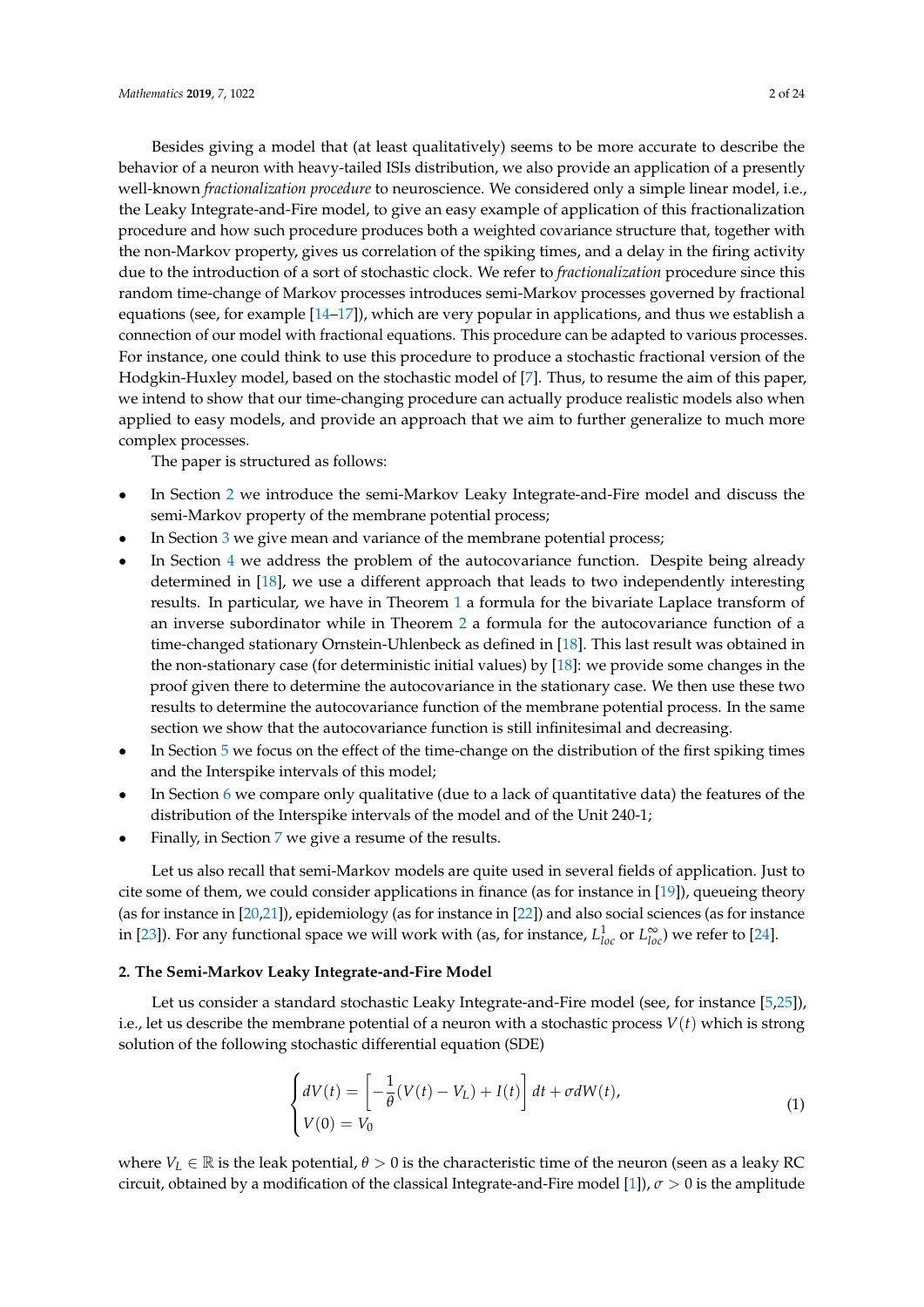of the noise,  $W(t)$  is a standard Brownian motion (hence  $dW(t)$  is a white noise) and  $I(t)$  is a  $L^1_{loc}$ function that describes the input stimuli (which could be synaptic or injected).

We say that a neuron fires if the membrane potential  $V(t)$  crosses a certain fixed threshold  $V_{th} > V_0$ . In such case, the first passage time

$$
T=\inf\{t>0:\ V(t)>V_{th}\}
$$

represents the first spiking time of the neuron. Moreover, to model successive spiking times of the neuron *V*(*t*) one can use two different approaches:

- One can reset the process *V*(*t*) in the sense that one poses  $V(T-) = V_{th}$  and  $V(T) = V_r$  for some constant *V*<sup>*r*</sup> < *V*<sub>th</sub>, then one can consider the process *V*<sub>2</sub>(*t*) = *V*(*t* − *T*) to be solution of [\(1\)](#page-1-1) with  $V_2(0) = V_r$  and  $I_2(t) := I(t + T)$  and study the first passage time of this new process through  $V_{th}$ (see [\[4,](#page-22-3)[5,](#page-22-4)[26–](#page-23-2)[31\]](#page-23-3) and references therein);
- One could also consider a suitably modified (time-dependent) threshold such that the *n*-th passage time *T<sup>n</sup>* through such threshold represents the *n*-th spiking time of the neuron (this approach is called adaptive threshold approach, see [\[32](#page-23-4)[–34\]](#page-23-5) and references therein).

For the adaptive threshold approach, it can be useful to observe that the sequence  $(T_n)_{n\in\mathbb{N}}$  is almost surely increasing. Moreover, the interspike intervals (ISIs)  $A_n = T_n - T_{n-1}$  for  $n \in \mathbb{N}$  (where  $T_0 = 0$ ) are independent and if  $I(t) \equiv I_0$  is constant, they are also identically distributed.

It has been shown in [\[27\]](#page-23-6) that under suitable assumptions on *I*(*t*), the probability survival functions of  $A_n$   $t \mapsto \mathbb{P}(A_n > t)$  are asymptotically exponential. However, in some particular settings this behavior is in contradiction with the experimental data. Indeed, in [\[9\]](#page-22-8), it has been shown that the  $A_n$  should be similar to one-sided stable random variables and then, in particular, their probability survival functions should decay like power laws.

In order then to introduce a sort of delay in this behavior, we now consider a stochastic time scale for the process  $V(t)$ . Let us recall that a subordinator  $S(t)$  is an increasing Lévy process (see [\[35](#page-23-7)[,36\]](#page-23-8)) and thus we can define its right-continuous inverse as

$$
E(t) = \inf\{y > 0: S(y) \ge t\}.
$$

In particular, let us consider driftless subordinators, i.e., non-decreasing Lévy processes *S*(*t*) such that their Lévy exponent  $\Phi(\lambda)$  can be expressed as

$$
\Phi(\lambda) = \int_0^{+\infty} (1 - e^{-\lambda x}) \nu(dx)
$$

where *ν* is the Lévy measure of *S*(*t*). Moreover, we will assume that  $\nu(0, +\infty) = +\infty$ , so that the process *S*(*t*) is strictly increasing.

Now we can define the time-changed LIF model. Consider the process *V*(*t*) that is strong solution of [\(1\)](#page-1-1). Then let us also consider the inverse  $E(t)$  of an independent subordinator. Let us then define  $V^{\Phi}(t) := V(E(t))$  as our new membrane potential process (where  $\Phi$  is the Laplace exponent of the subordinator *S*(*t*)). Despite losing an easy physical interpretation of the constant *θ*, we will see in the following that such process (for a suitable choice of  $\Phi$  and  $I(t)$ ) recover some properties (as found in [\[9\]](#page-22-8)) of the ISIs distribution. We say that this model is semi-Markovian in the sense that the process *V* <sup>Φ</sup>(*t*) is semi-Markovian, and so it enjoys the Markov property at any random time *T* such that  $T(\omega) \in \{s : S(y, \omega) = s \text{ for some } y \ge 0\}$ , as rigorously discussed in [\[37\]](#page-23-9) Section 4b. The reader might also consult for example [\[38\]](#page-23-10) (in particular Example (2.13) and Section 5) for a more general class of semi-Markov processes including *V* <sup>Φ</sup>. Heuristically, the reason the Markov property is lost after time-change can be summarized as follows. The process *E*(*t*) has interval of constancy whose random length is the length of the jumps of *S*, i.e.,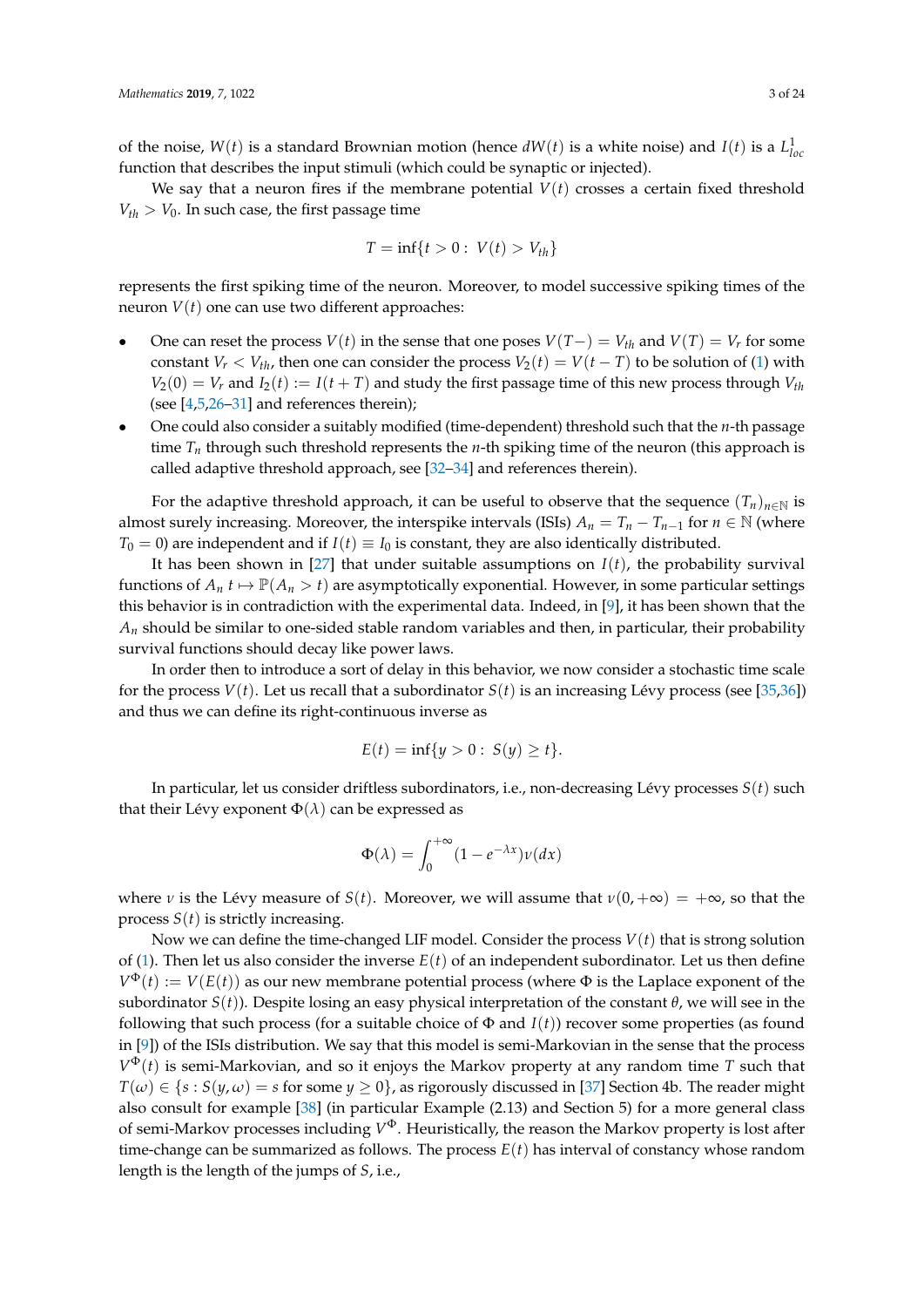$$
E(t) = y, \qquad S(y-) \le t < S(y). \tag{2}
$$

Of course, these intervals of constancy are not (in general) exponentially distributed and thus  $E(t)$  is not Markovian. Also  $V(E(t))$  has the same interval of constancies and thus also it is not a Markov process. It is useful to note that a semi-Markov process can be embedded in a Markov process by adding a coordinate containing the information which are lost together with the exponential distribution: hence if we define

$$
\gamma(t) := t - \max\left\{\sup\left\{s \le t : V^{\phi}(t) \ne V^{\Phi}(s)\right\}, 0\right\} = t - S(E(t) -), \tag{3}
$$

where we use the convention sup  $\emptyset = -\infty$ , which is the sojourn time in the current position of  $V^{\Phi}$ , we find that  $(V^{\Phi}(t),\gamma(t))$  is a Markov process ([\[39\]](#page-23-11) Section 4; we suggest to the reader [\[40\]](#page-23-12) chapter 3 and references therein for an overview of various equivalent definitions of semi-Markov processes.)

In the next sections, we will focus on some characteristics of the process  $V^\Phi(t)$ .

## <span id="page-3-0"></span>**3. Mean and Variance Functions of**  $V^{\Phi}(t)$

## *3.1. Preliminaries on V*(*t*)

Let us give first some preliminaries on the strong solution  $V(t)$  of [\(1\)](#page-1-1). Let us recall that, solving the equation, we obtain

$$
V(t) = (1 - e^{-\frac{t}{\theta}})V_L + e^{-\frac{t}{\theta}}V_0 + e^{-\frac{t}{\theta}} \int_0^t I(s)e^{\frac{s}{\theta}} ds + \sigma e^{-\frac{t}{\theta}} \int_0^t e^{\frac{s}{\theta}} dW(s).
$$
 (4)

Let us define the following quantities:

The process

$$
U(t) = (1 - e^{-\frac{t}{\theta}})V_L + e^{-\frac{t}{\theta}}V_0 + \sigma e^{-\frac{t}{\theta}} \int_0^t e^{\frac{s}{\theta}} dW(s)
$$
 (5)

which is the solution of [\(1\)](#page-1-1) when we set  $I(t) \equiv 0$ , hence it is a non-stationary Ornstein-Uhlenbeck process with equilibrium in *V<sup>L</sup>* and degenerate initial value *V*0;

The function

$$
J(t) = e^{-\frac{t}{\theta}} \int_0^t I(s) e^{\frac{s}{\theta}} ds
$$
 (6)

for a general  $I(t)$ , which is the integrated stimuli in the process  $V(t)$ .

Thus, we have

$$
V(t) = U(t) + J(t).
$$

Now, let us observe that (see, for instance [\[27\]](#page-23-6))

$$
\mathbb{E}[U(t)] = (1 - e^{-\frac{t}{\theta}})V_L + e^{-\frac{t}{\theta}}V_0
$$

and

$$
Cov(U(t),U(s)) = \frac{\sigma^2 \theta}{2} (e^{-\frac{|t-s|}{\theta}} + e^{-\frac{t+s}{\theta}}).
$$

Thus, being 
$$
J(t)
$$
 a deterministic function, we have

$$
\mathbb{E}[V(t)] = (1 - e^{-\frac{t}{\theta}})V_L + e^{-\frac{t}{\theta}}V_0 + J(t)
$$

and

<span id="page-3-1"></span>
$$
Cov(V(t), V(s)) = \frac{\sigma^2 \theta}{2} (e^{-\frac{|t-s|}{\theta}} - e^{-\frac{t+s}{\theta}}).
$$
\n(7)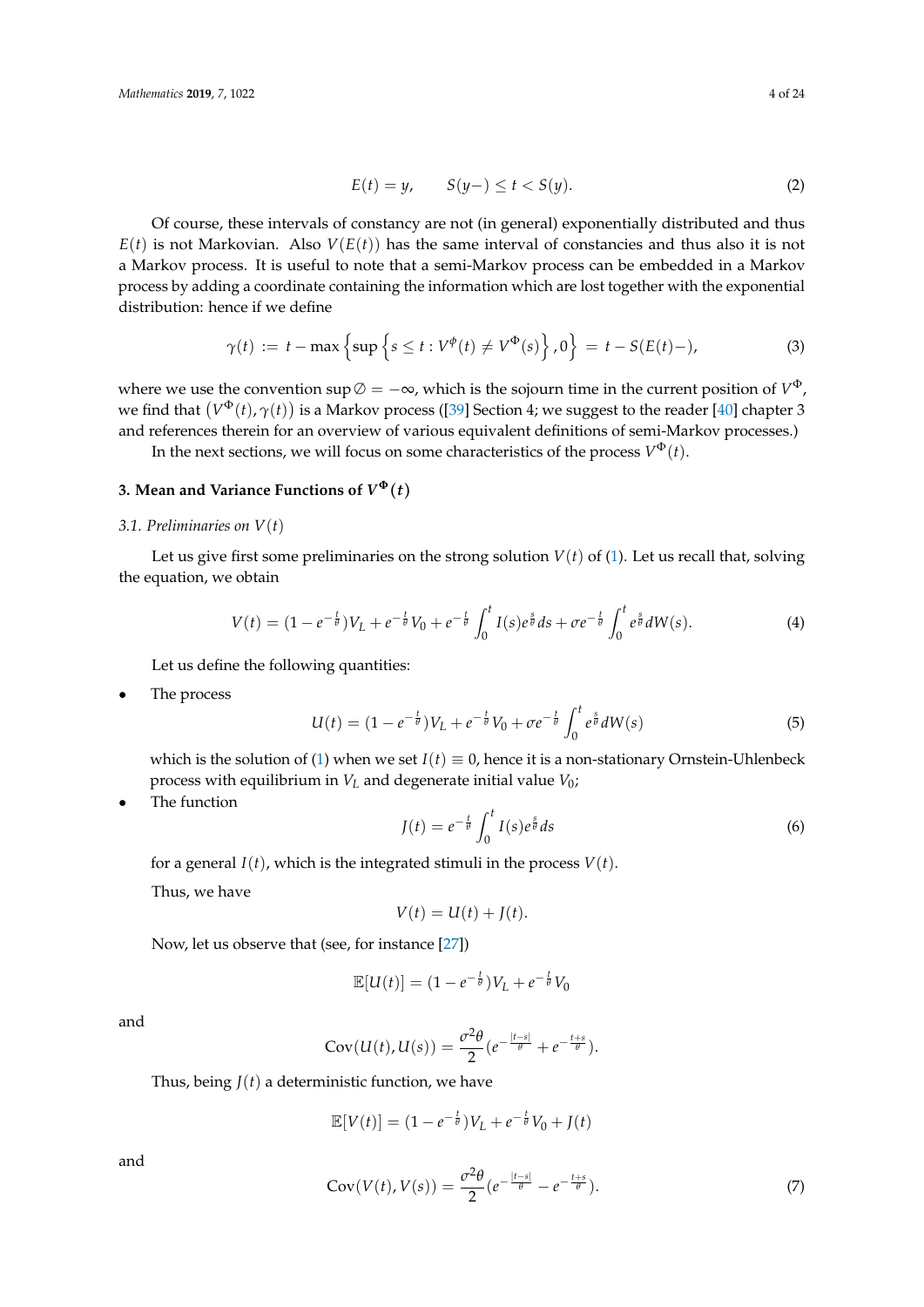Concerning the variance, we have in particular

$$
\mathbb{D}[V(t)] = \frac{\sigma^2 \theta}{2} (1 - e^{-\frac{2t}{\theta}}).
$$

From now on, for simplicity, let us set  $\lambda = \frac{1}{\theta}$ .

## 3.2. Mean of  $V^{\Phi}(t)$

Let us now consider  $V^{\Phi}(t)$ . We want first to evaluate  $\mathbb{E}[V^{\Phi}(t)]$ . To do this, let us first define  $U^{\Phi}(t) = U(E(t))$  and  $J^{\Phi}(t) = J(E(t))$  to obtain  $V^{\Phi}(t) = U^{\Phi}(t) + J^{\Phi}(t)$ .

Let us now introduce some notation. Let us denote with  $f(t, y)$  the probability density function of  $E(t)$  and with  $g(t, y)$  the probability density function of  $S(t)$ . Moreover, let us denote

$$
\eta(t,z) = \mathbb{E}[e^{-zE(t)}]
$$

the Laplace transform of  $f(t, y)$  with respect to *y*. Now we are ready to give the following proposition, which have been actually obtained in [\[18\]](#page-22-15), but we recall the proof for the sake of completeness.

**Proposition 1.** *We have*

$$
\mathbb{E}[U^{\Phi}(t)] = V_L (1 - \eta(t,\lambda)) + V_0 \eta(t,\lambda). \tag{8}
$$

**Proof.** Let us observe that by conditioning

$$
\mathbb{E}[U^{\Phi}(t)] = \int_0^{+\infty} \mathbb{E}[U(s)]f(t,s)ds
$$
  
=  $V_L \left( \int_0^{+\infty} f(t,s)ds - \int_0^{+\infty} e^{-\lambda s} f(t,s)ds \right) + V_0 \int_0^{+\infty} e^{-\lambda s} f(t,s)ds$   
=  $V_L (1 - \eta(t,\lambda)) + V_0 \eta(t,\lambda).$ 

 $\Box$ 

Consequently, we obtain the mean of  $V^{\Phi}(t)$ .

**Corollary 1.** *We have*

$$
\mathbb{E}[V^{\Phi}(t)] = V_L (1 - \eta(t,\lambda)) + V_0 \eta(t,\lambda) + \int_0^{+\infty} J(s)f(t,s)ds
$$
\n(9)

A particular case in which the mean is explicable in closed form is given by  $I(t) \equiv I_0$ . Indeed, in such case we have

$$
J(t) = \frac{I_0}{\lambda} (1 - e^{-\lambda t})
$$

and then

$$
\mathbb{E}[V^{\Phi}(t)] = V_L (1 - \eta(t,\lambda)) + V_0 \eta(t,\lambda) + \frac{I_0}{\lambda} (1 - \eta(t,\lambda)).
$$
\n(10)

Let us observe that if  $\Phi(z) = z^{\alpha}$  for  $\alpha \in (0,1)$ , then, denoting  $V^{\alpha}(t) := V^{z^{\alpha}}(t)$ , we have that E[*V α* (*t*)] is a solution of a fractional Cauchy problem, i.e., a Cauchy problem with a fractional time derivative. We recall that the fractional derivative of order *α* (see [\[41\]](#page-23-13)) is, for any suitable function *f* ,

$$
\frac{d^{\alpha}f}{dt^{\alpha}}(t) = \frac{1}{\Gamma(1-\alpha)}\frac{d}{dt}\int_{0}^{t}(t-\tau)^{-\alpha}(f(\tau)-f(0))d\tau.
$$
\n(11)

In the next result we make rigorous this assertion: observe also that such result is linked to the definition of fractional Pearson diffusion, as given in [\[42\]](#page-23-14) and can actually be derived starting from the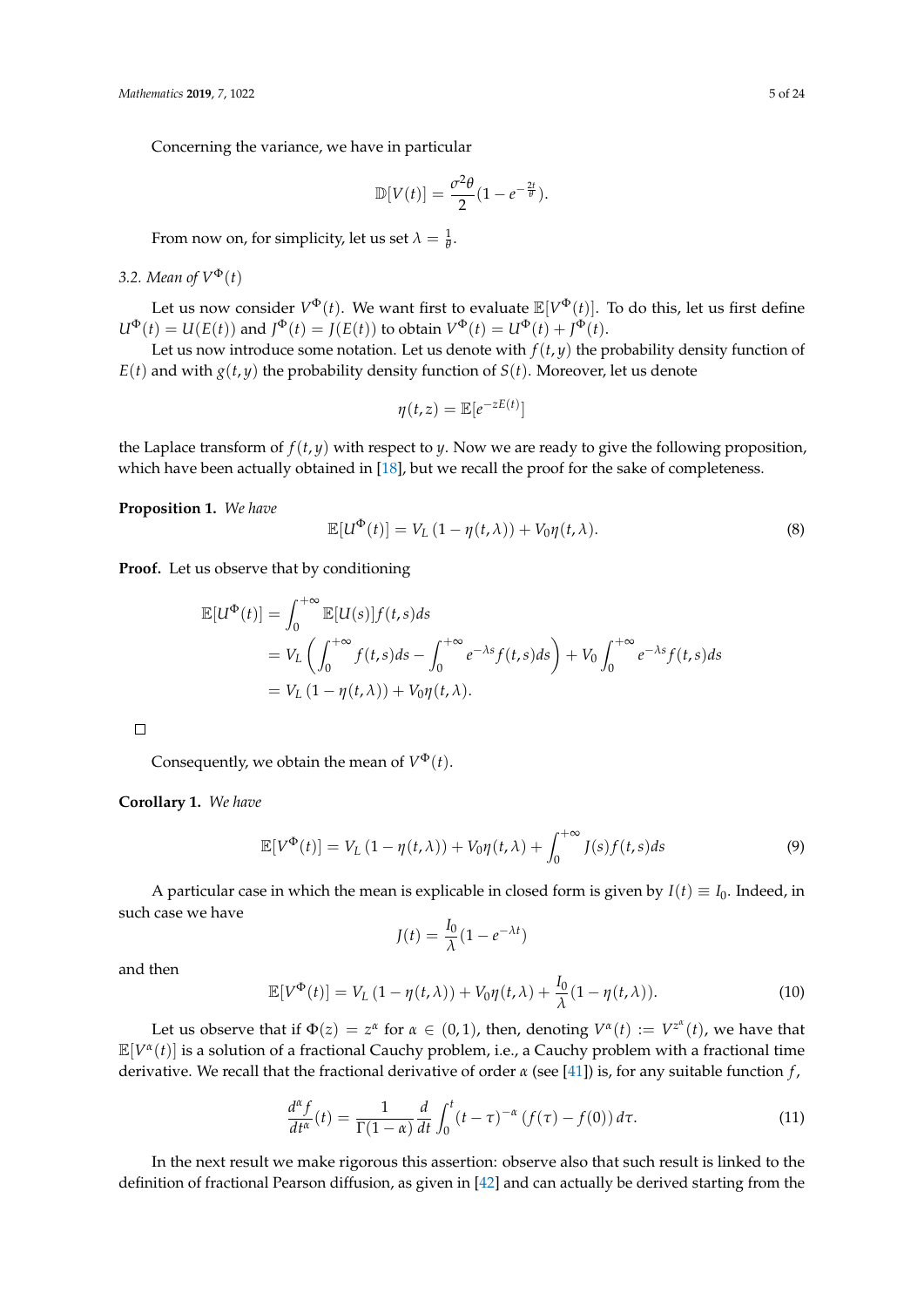equations studied in such paper. Here we follow a different approach, which relies on the linearity of the equation.

**Proposition 2.** If  $\Phi(\lambda) = \lambda^{\alpha}$  for  $\alpha \in (0,1)$  and  $I \in L^{\infty}_{loc}(0,+\infty)$ , then, denoting  $V^{\alpha}(t) := V^{\lambda^{\alpha}}(t)$ , we have *that*  $\mathbb{E}[V^{\alpha}(t)]$  *is solution of* 

<span id="page-5-0"></span>
$$
\begin{cases} \frac{d^{\alpha}}{dt^{\alpha}} \mathbb{E}[V^{\alpha}(t)] = -\frac{1}{\theta} (\mathbb{E}[V^{\alpha}(t)] - V_L) + \mathbb{E}[I(E(t))], \text{ for almost every } t > 0\\ \mathbb{E}[V^{\alpha}(0)] = V_0, \end{cases}
$$
\n(12)

*that is to say:*

- *the function*  $t \mapsto -\frac{1}{\theta}(\mathbb{E}[V^{\alpha}(t)] V_L) + \mathbb{E}[I(E(t))]$  *is in*  $L^{1}_{loc}(0, +\infty)$ *;*
- *for*  $t \in (0, +\infty)$  *it holds:*

$$
\frac{1}{\Gamma(1-\alpha)}\int_0^t (t-\tau)^{-\alpha} \left(\mathbb{E}[V^{\alpha}(\tau)]-V^{\alpha}(0)\right)d\tau = -\frac{1}{\theta}\int_0^t \mathbb{E}[V^{\alpha}(s)]ds+\frac{V_L}{\theta}t+\int_0^t \mathbb{E}[I(E(s))]ds.
$$

*Moreover, if*  $I(t)$  *is continuous and bounded,*  $\mathbb{E}[V^{\alpha}(t)]$  *is solution of* [\(12\)](#page-5-0) *for every t*  $> 0$ *.* 

**Proof.** First of all, let us show that  $\mathbb{E}[I(E(t))]$  and  $\mathbb{E}[V^{\alpha}(t)]$  are in  $L^1_{loc}(0, +\infty)$ . To do this, let us first observe that

$$
\mathbb{E}[I(E(t))] = \int_0^{+\infty} I(s)f(t,s)ds
$$

thus, we have

$$
\int_0^t |\mathbb{E}[I(E(\tau))]|d\tau \leq \int_0^t \int_0^{+\infty} |I(s)|f(\tau,s)dsd\tau \leq C_t \tau
$$

since  $\int_0^{+\infty} f(\tau,s)ds = 1$  for any  $\tau > 0$ , where  $C_t = ||I||_{L^{\infty}(0,t)}$ .

Moreover, we have that for any  $t \in [0, T]$ 

$$
|J(t)| \leq e^{-\frac{t}{\theta}} \int_0^t |I(s)| e^{\frac{s}{\theta}} ds \leq C_t \theta (1 - e^{-\frac{t}{\theta}}) \leq C_T \theta,
$$

thus, also  $\mathbb{E}[V(t)]$  is in  $L_{loc}^{\infty}(0, +\infty)$ . Observing that

<span id="page-5-1"></span>
$$
\mathbb{E}[V^{\alpha}(t)] = \int_0^{+\infty} \mathbb{E}[V(s)]f(t,s)ds,
$$
\n(13)

we have that  $\mathbb{E}[V^{\alpha}(t)] \in L_{loc}^{1}(0, +\infty)$ . Now, starting from [\(13\)](#page-5-1) and taking the Laplace transform (denoting with  $\widetilde{V}^{\alpha}(z)$  the Laplace transform of  $\mathbb{E}[V^{\alpha}(t)]$ ), we achieve

$$
\widetilde{V}(z) = z^{\alpha - 1} \int_0^{+\infty} \mathbb{E}[V(s)] e^{-sz^{\alpha}} ds
$$

*where*  $z^{\alpha-1}e^{-sz^{\alpha}}$  is the Laplace transform of *f* with respect to *t* (see [\[43\]](#page-23-15)). It is already well known that  $\mathbb{E}[V(t)]$  is an absolutely continuous function solving the following Cauchy problem

$$
\begin{cases} \frac{d}{dt} \mathbb{E}[V(t)] = -\frac{1}{\theta} (\mathbb{E}[V(t)] - V_L) + I(t), & \text{for almost every } t > 0\\ \mathbb{E}[V^{\alpha}(0)] = V_0, \end{cases}
$$

hence we can integrate by parts to obtain

$$
\widetilde{V}^{\alpha}(z) = z^{-1}V_0 + z^{-1} \int_0^{+\infty} \frac{d \mathbb{E}[V(s)]}{ds} e^{-sz^{\alpha}} ds,
$$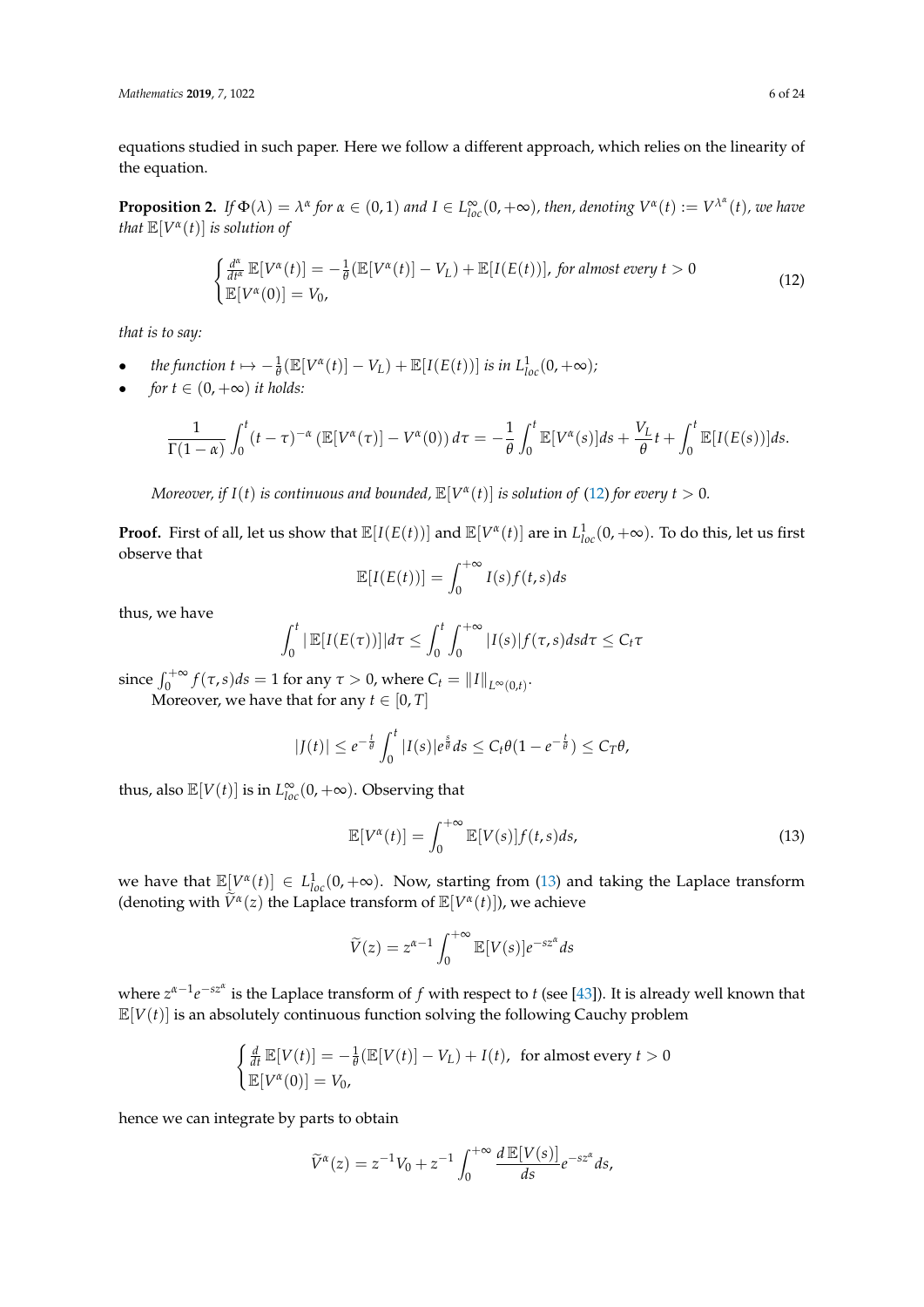*Mathematics* **2019**, *7*, 1022 7 of 24

that is to say

$$
\widetilde{V}^{\alpha}(z) = z^{-1}V_0 - \frac{z^{-1}}{\theta} \int_0^{+\infty} \mathbb{E}[V(s)] e^{-sz^{\alpha}} ds + z^{-1} \int_0^{+\infty} \left(\frac{1}{\theta}V_L + I(s)\right) e^{-sz^{\alpha}} ds
$$

and then, multiplying everything by *z α*−1

$$
z^{\alpha-1}\widetilde{V}^{\alpha}(z) = z^{-1}(z^{\alpha-1}V_0) - z^{-1}\left(\frac{1}{\theta}\int_0^{+\infty} \mathbb{E}[V(s)]z^{\alpha-1}e^{-sz^{\alpha}}ds + z^{-1}\int_0^{+\infty} \left(\frac{1}{\theta}V_L + I(s)\right)z^{\alpha-1}e^{-sz^{\alpha}}ds\right).
$$

Taking the inverse Laplace transform (and recalling also the Laplace transform of the power function) we have

$$
\frac{1}{\Gamma(1-\alpha)}\int_0^t (t-\tau)^{-\alpha} \mathbb{E}[V^{\alpha}(\tau)]d\tau = \frac{V_0}{\Gamma(1-\alpha)}\int_0^t \tau^{-\alpha}d\tau - \frac{1}{\theta}\int_0^t \int_0^{+\infty} \mathbb{E}[V(s)]f(\tau,s)dsd\tau + \frac{V_L}{\theta}\int_0^t \int_0^{+\infty} f(\tau,s)dsd\tau + \int_0^t \int_0^{+\infty} I(s)f(\tau,s)dsd\tau
$$

that is to say, using that  $\int_0^{+\infty} f(\tau, s) ds = 1$ ,

<span id="page-6-0"></span>
$$
\frac{1}{\Gamma(1-\alpha)}\int_0^t (t-\tau)^{-\alpha} \mathbb{E}[V^{\alpha}(\tau)]d\tau - \frac{V_0}{\Gamma(1-\alpha)}\int_0^t \tau^{-\alpha}d\tau = -\frac{1}{\theta}\int_0^t \mathbb{E}[V^{\alpha}(\tau)]d\tau + \frac{V_L}{\theta}t + \int_0^t \mathbb{E}[I(E(\tau))]d\tau.
$$
 (14)

Rearrange [\(14\)](#page-6-0) to get

$$
\frac{1}{\Gamma(1-\alpha)}\int_0^t (t-\tau)^{-\alpha} \left(\mathbb{E}[V^{\alpha}(\tau)] - V^{\alpha}(0)\right) d\tau = -\frac{1}{\theta}\int_0^t \mathbb{E}[V^{\alpha}(\tau)]d\tau + \frac{V_L}{\theta}t + \int_0^t \mathbb{E}[I(E(\tau))]d\tau \quad (15)
$$

and note that the equality is true for any *t* > 0 by uniqueness of Laplace transform since both sides of [\(14\)](#page-6-0) are continuous functions of  $t > 0$ . Thus, we have shown that  $\mathbb{E}[V^{\alpha}(t)]$  is solution of Equation [\(12\)](#page-5-0) for almost every  $t > 0$ .

If *I* is continuous and bounded, also  $J(t)$  (and then  $\mathbb{E}[V(t)]$ ) is a continuous and bounded function. Moreover, recalling that (see [\[43\]](#page-23-15))

<span id="page-6-1"></span>
$$
f(t,s) = \frac{t}{\alpha}s^{-1-1/\alpha}g_{\alpha}(ts^{-1/\alpha})
$$

where  $g_{\alpha}$  is the density of *S*(1), we have that

$$
\mathbb{E}[I(E(t))] = \int_0^{+\infty} I(s)f(t,s)ds = \int_0^{+\infty} I(s)\frac{t}{\alpha}s^{-1-1/\alpha}g_\alpha(ts^{-1/\alpha})ds = \int_0^{+\infty} I\left(\left(\frac{t}{w}\right)^\alpha\right)g_\alpha(w)dw
$$

where  $w = ts^{-1/a}$ . From this it is easy to show that  $t \mapsto \mathbb{E}[I(E(t))]$  is continuous and the same holds for  $\mathbb{E}[V^{\alpha}(t)]$ . Thus, the right-hand side of Equation [\(15\)](#page-6-1) is  $C^{1}$  and can be differentiated in  $(0, +\infty)$ .

**Remark 1.** *The definition of solution is given in the same spirit as the definition of Caratheodory solution for an ordinary differential equation (see [\[44\]](#page-23-16)). In particular, one has that*  $\frac{d^\alpha}{dt^\alpha}\mathbb{E}[V^\alpha(t)]$  *<i>exists for almost every t*  $>0$ *and the first equation of* [\(12\)](#page-5-0) *actually holds for such t.*

*Let us also recall that Equation* [\(12\)](#page-5-0) *is actually the equation of a fractional order LIF model, as introduced in [\[45\]](#page-23-17).*

*3.3. The Variance of*  $V^{\Phi}(t)$ 

In the same way as we did before, we can obtain the variance of the process  $V^{\Phi}(t).$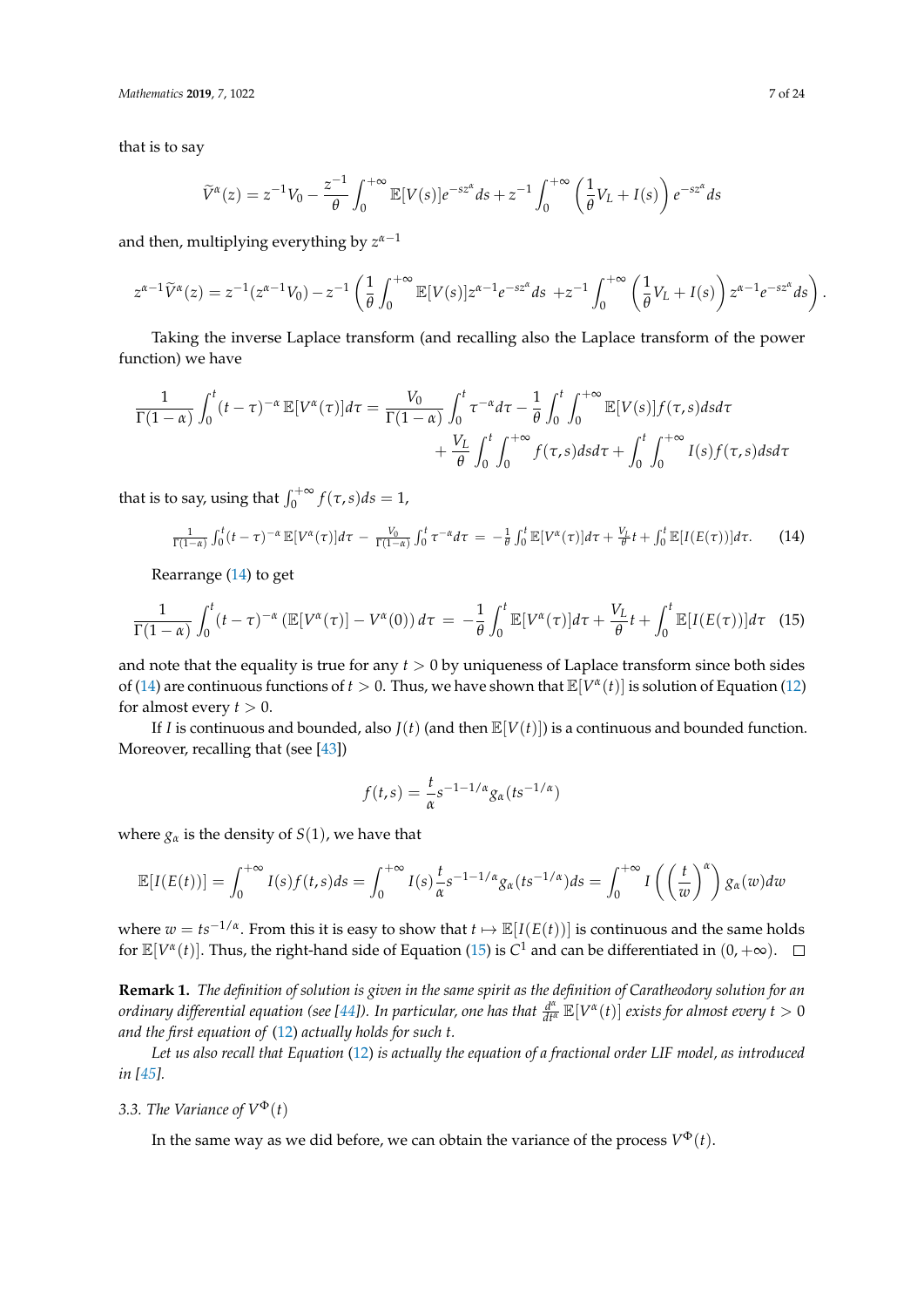*Mathematics* **2019**, *7*, 1022 8 of 24

**Proposition 3.** *We have*

$$
\mathbb{D}[V^{\Phi}(t)] = \frac{\sigma^2}{2\lambda}(1 - \eta(t, 2\lambda))
$$
\n(16)

**Proof.** By conditioning we have

$$
\mathbb{D}[V^{\Phi}(t)] = \int_0^{+\infty} \mathbb{D}[V(s)]f(t,s)ds
$$
  
=  $\frac{\sigma^2}{2\lambda} (\int_0^{+\infty} f(t,s)ds - \int_0^{+\infty} e^{-2\lambda s} f(t,s)ds)$   
=  $\frac{\sigma^2}{2\lambda} (1 - \eta(t,2\lambda)).$ 

 $\Box$ 

From this equality we can deduce in particular that for any  $t > 0$  we have  $V^{\Phi}(t) \in L^2(\mathbb{P})$ . This observation will be useful for the evaluation of the autocovariance function.

**Remark 2.** *Since by dominated convergence*  $\eta(t, z) \to 0$  *as*  $t \to +\infty$  *for any z* > 0*, we have that* 

$$
\lim_{t \to +\infty} \mathbb{D}[V^{\Phi}(t)] = \frac{\sigma^2}{2\lambda} > 0.
$$

## <span id="page-7-0"></span>**4. The Autocovariance Function of**  $V^{\Phi}(t)$

In this Section we want to describe the autocovariance function of the membrane potential process *V* <sup>Φ</sup>. Here we want to follow a different approach from the one given by [\[18\]](#page-22-15). Actually, in Corollary [2](#page-8-1) we determine the autocovariance of  $V^{\Phi}$  by splitting the integral in two pieces: one is given by the bivariate Laplace transform of the inverse subordinator while the other is the autocovariance of a stationary Ornstein-Uhlenbeck process. Therefore, in the next Subsection we will determine a formula for the first piece, then in Section [4.2](#page-8-2) we will do the same for the second piece and finally in Section [4.3](#page-8-3) we will glue together these results.

#### *4.1. The Bivariate Laplace Transform of E*(*t*)

As we said before, we know that  $V^{\Phi}(t) \in L^2(\mathbb{P})$  for any  $t > 0$ . Hence we have that for any couple  $(t, s) \in (0, +\infty)^2$ , by a simple application of the Cauchy-Schwartz inequality,

$$
Cov(V^{\Phi}(t), V^{\Phi}(s)) < +\infty.
$$

The covariance of  $V^{\Phi}(t)$  has been already determined in [\[18\]](#page-22-15). However, we follow here a different approach which gives a slightly more explicit result. Therefore, let us define first for any  $(t, s) \in (0, +\infty)^2$  the measure

$$
H^{(2)}(t,s,A) = \mathbb{P}((E(t),E(s)) \in A) \text{ for any } A \subseteq \mathbb{R}^2 \text{ measurable.}
$$

We first want to determine the bivariate Laplace-Stieltjes transform of  $H^{(2)}(t,s,A)$ . The following theorem provides a formula for such bivariate Laplace-Stieltjes transform.

<span id="page-7-1"></span>**Theorem 1.** Let us suppose that for any  $z > 0$  we have

$$
\frac{\partial}{\partial t}\int_0^{+\infty}\mathbb{P}(E(t)\leq u)e^{-zu}du=\int_0^{+\infty}\frac{\partial}{\partial t}\mathbb{P}(E(t)\leq u)e^{-zu}du.
$$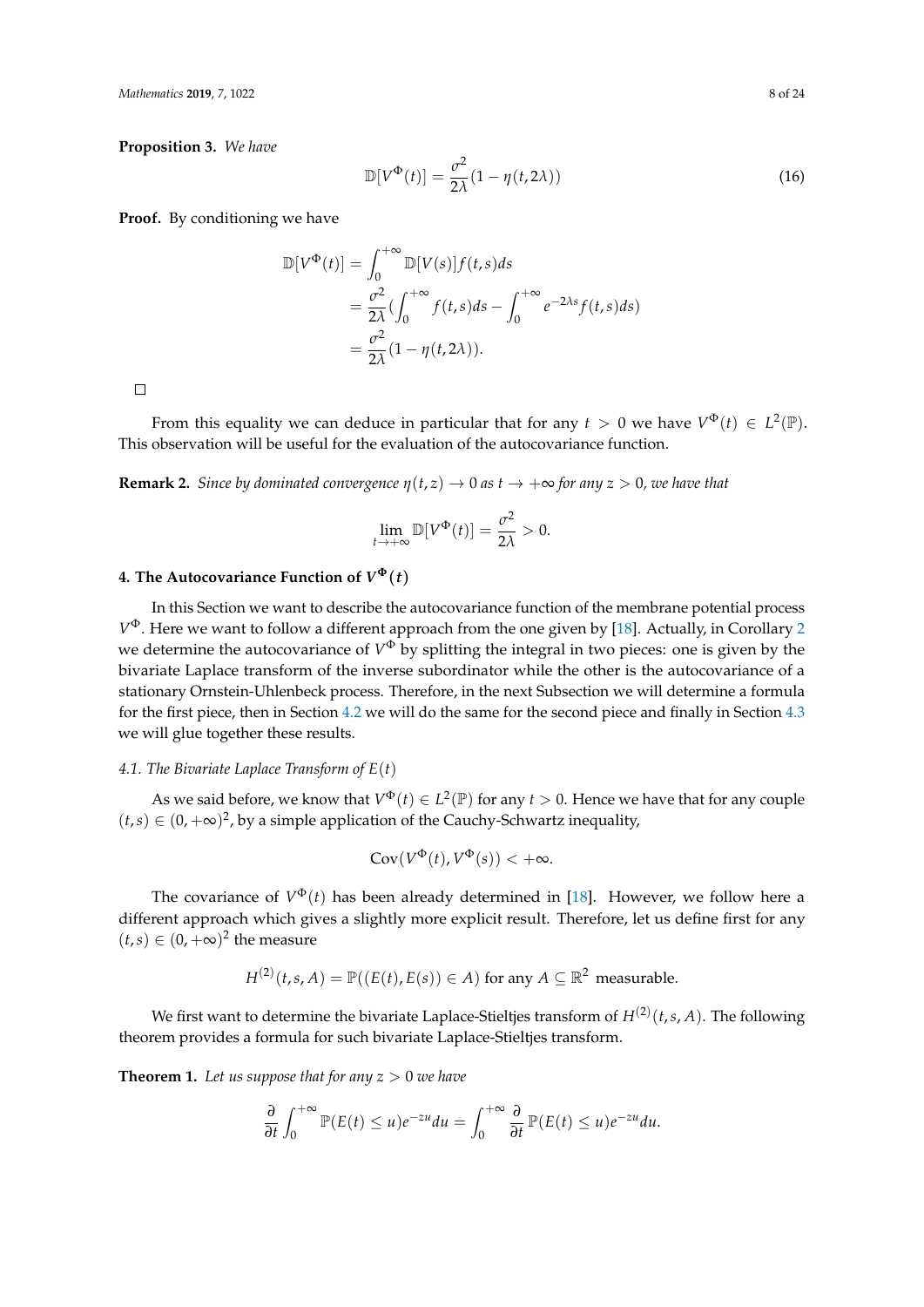*Then, for any*  $z > 0$  *and*  $t \geq s > 0$ *, we have* 

<span id="page-8-5"></span>
$$
\int_0^{+\infty} \int_0^{+\infty} e^{-z(u+v)} H^{(2)}(t, s, du dv) = \eta(t, z) + \eta(s, 2z) \n+ \frac{1}{2} \int_0^s \eta(t - y, z) \frac{\partial}{\partial y} \eta(y, 2z) dy.
$$
\n(17)

The proof is given in Appendix [A.](#page-15-0)

## <span id="page-8-2"></span>*4.2. The Autocovariance Function of a Time-Changed Stationary Ornstein-Uhlenbeck Process*

We will also need to determine the covariance of a time-changed stationary Ornstein-Uhlenbeck process. In particular let us consider a stationary Ornstein-Uhlenbeck process *US*(*t*) and its time-changed process  $U_S^{\Phi}(t) := U_S(E(t))$ . For the inverse stable subordinator, the covariance has been already determined in [\[46\]](#page-23-18), while for the non-stationary case it has been already achieved in [\[18\]](#page-22-15). Here we consider the general stationary case by using the same approach.

<span id="page-8-0"></span>**Theorem 2.** *Suppose that for any*  $z \geq 0$ 

<span id="page-8-4"></span>
$$
\int_0^{+\infty} \frac{\partial}{\partial t} \mathbb{P}(E(t) \ge v) e^{-zv} dv = \frac{\partial}{\partial t} \int_0^{+\infty} \mathbb{P}(E(t) \ge v) e^{-zv} dv.
$$

*Then, for any*  $z > 0$  *and*  $t \geq s > 0$  *we have* 

$$
\int_0^{+\infty} \int_0^{+\infty} e^{-z|u-v|} H^{(2)}(t,s, dudv) = z \int_0^s \eta(t-y,z) \frac{\partial}{\partial y} \mathbb{E}[E(y)] dy - 2 + 2\eta(s,z) + \eta(t,z). \tag{18}
$$

The proof is given in Appendix [B.](#page-19-0)

**Remark 3.** *Since for a stationary Ornstein-Uhlenbeck process*  $U_S(t)$  *of parameter*  $\lambda > 0$  *the covariance is* given by  $\text{Cov}(U_S(t),U_S(s))=e^{-\lambda|t-s|}$ , Formula [\(18\)](#page-8-4) gives also the value of  $\text{Cov}(U_S^\Phi(t),U_S^\Phi(s))$  as  $z=\lambda$ .

<span id="page-8-3"></span>4.3. The Autocovariance Function of  $V^{\Phi}(t)$ 

Now we are ready to obtain the autocovariance function of  $V^{\Phi}(t)$ .

<span id="page-8-1"></span>**Corollary 2.** *Suppose that for any*  $z \geq 0$ 

$$
\int_0^{+\infty} \frac{\partial}{\partial t} \mathbb{P}(E(t) \ge v) e^{-zv} dv = \frac{\partial}{\partial t} \int_0^{+\infty} \mathbb{P}(E(t) \ge v) e^{-zv} dv.
$$

*Then, for any*  $0 < s < t$ *,* 

$$
Cov(V^{\Phi}(t), V^{\Phi}(s)) = \frac{\sigma^2}{2\lambda} \left( \lambda \int_0^s \eta(t - y, \lambda) \frac{\partial}{\partial y} \mathbb{E}[L(y)] dy - 2 + 2\eta(s, \lambda) - \eta(s, 2\lambda) - \frac{1}{2} \int_0^s \eta(t - y, \lambda) \frac{\partial}{\partial y} \eta(y, 2\lambda) dy \right).
$$
\n(19)

**Proof.** For  $t \geq s > 0$ , using [\(7\)](#page-3-1) we have

$$
Cov(V^{\Phi}(t), V^{\Phi}(s)) = \frac{\sigma^2}{2\lambda} \int_0^{+\infty} \int_0^{+\infty} (e^{-\frac{|u-v|}{\theta}} - e^{-\frac{u+v}{\theta}})H^{(2)}(t,s, dudv).
$$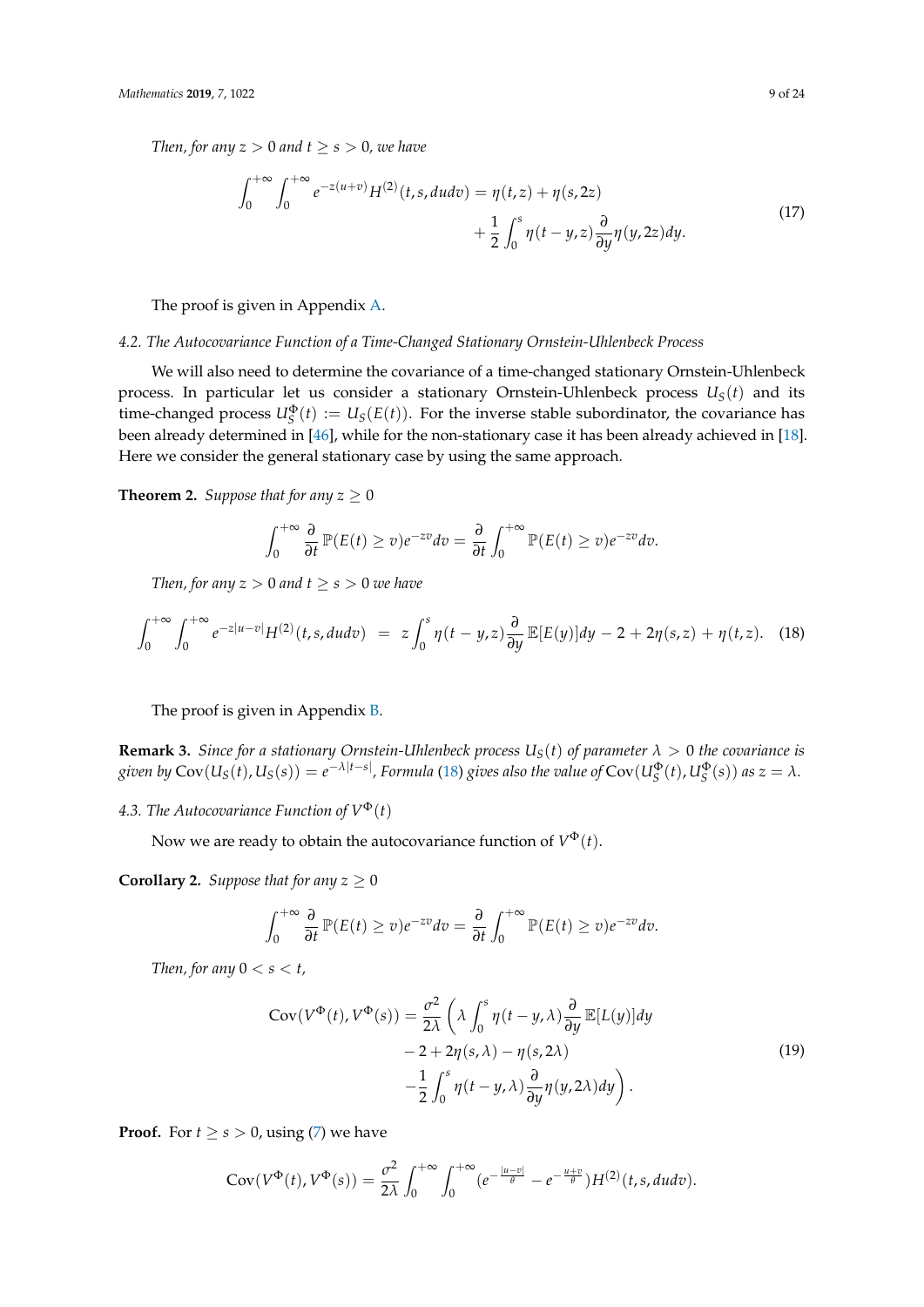Equations [\(17\)](#page-8-5) and [\(18\)](#page-8-4) give us the fact that the involved integrals are finite, hence we can split the integral in two parts and then use the aforementioned equations.  $\Box$ 

Concerning the autocovariance function of *V* <sup>Φ</sup>, it is interesting to observe that two important properties are preserved.

**Proposition 4.** *Let us fix t* > 0 *and define the function*

$$
c_t^{\Phi}(s) = \text{Cov}(V^{\Phi}(t+s), V^{\Phi}(t)).
$$

*Then:*

- *a c* Φ *t* (*s*) *is decreasing;*
- *b*  $\lim_{s\to+\infty} c^{\Phi}(s) = 0.$

**Proof.** Let us show *a*. To do this, let us consider  $0 \le s_1 < s_2$  and the measure

$$
H^{(3)}(t+s_2, t+s_1, t, B) = \mathbb{P}((E(t+s_2), E(t+s_1), E(t)) \in B)
$$

for any Borel set  $B\subseteq \mathbb{R}^3.$  In particular, such a measure is concentrated in the set

$$
A = \{ (u, v, w) \in \mathbb{R}^3 : u \in (0, +\infty), v \in (0, u), w \in (0, v) \}.
$$

Moreover, let us define  $c(t,s) = Cov(V(t), V(s))$ . Now let us observe that

$$
c_t^{\Phi}(s_1) - c_t^{\Phi}(s_2) = \text{Cov}(V^{\Phi}(t + s_1), V^{\Phi}(t)) - \text{Cov}(V^{\Phi}(t + s_2), V^{\Phi}(t))
$$
  
= 
$$
\int_0^{+\infty} \int_0^u \int_0^v (\text{Cov}(V(v), V(w)) - \text{Cov}(V(u), V(w)))H^{(3)}(t + s_2, t + s_1, t, dudvdw)
$$
  
= 
$$
\int_0^{+\infty} \int_0^u \int_0^v (c(v, w) - c(u, w))H^{(3)}(t + s_2, t + s_1, t, dudvdw) \ge 0
$$

since, being  $w < v < u$  in  $A$ ,  $c(v, w) - c(u, w) \ge 0$  (since we already know that the function  $t \mapsto c(t, s)$ ) is decreasing when  $t \geq s$ ). Now let us show *b*. To do this, let us observe that  $E(t)$  is almost surely increasing and (pathwise)  $\lim_{t\to+\infty} E(t) = +\infty$  almost surely. Thus, let us write

$$
c_t^{\Phi}(s) = \text{Cov}(V^{\Phi}(t+s), V^{\Phi}(t))
$$
  
= Cov(V(E(t+s)), V(E(t)))  
=  $\mathbb{E}[c(E(t+s), E(t))]$   
=  $\int_{\Omega} c(E(t+s,\omega), E(t,\omega))d\mathbb{P}(\omega).$ 

Now observe that  $c(t, s)$  is a continuous function and  $\lim_{t\to+\infty} c(t, s) = 0$ . Moreover, for fixed *s*, the function  $t \mapsto c(t,s)$  is bounded hence, in particular,  $|c(E(t+s), E(t))| \leq C(t)$  almost surely and  $\lim_{s\to+\infty} c(E(t+s), E(t)) = 0$  almost surely. Thus, we can use dominated convergence theorem to obtain

$$
\lim_{s \to +\infty} c_t^{\Phi}(s) = \lim_{s \to +\infty} \int_{\Omega} c(E(t+s,\omega), E(t,\omega))d\mathbb{P}(\omega)
$$

$$
= \int_{\Omega} \lim_{s \to +\infty} c(E(t+s,\omega), E(t,\omega))d\mathbb{P}(\omega) = 0
$$

concluding the proof.  $\square$ 

This last result tells us that we do not lose the main features of the covariance function, i.e., it is still infinitesimal and decreasing with respect to the time gap. However, the asymptotic behavior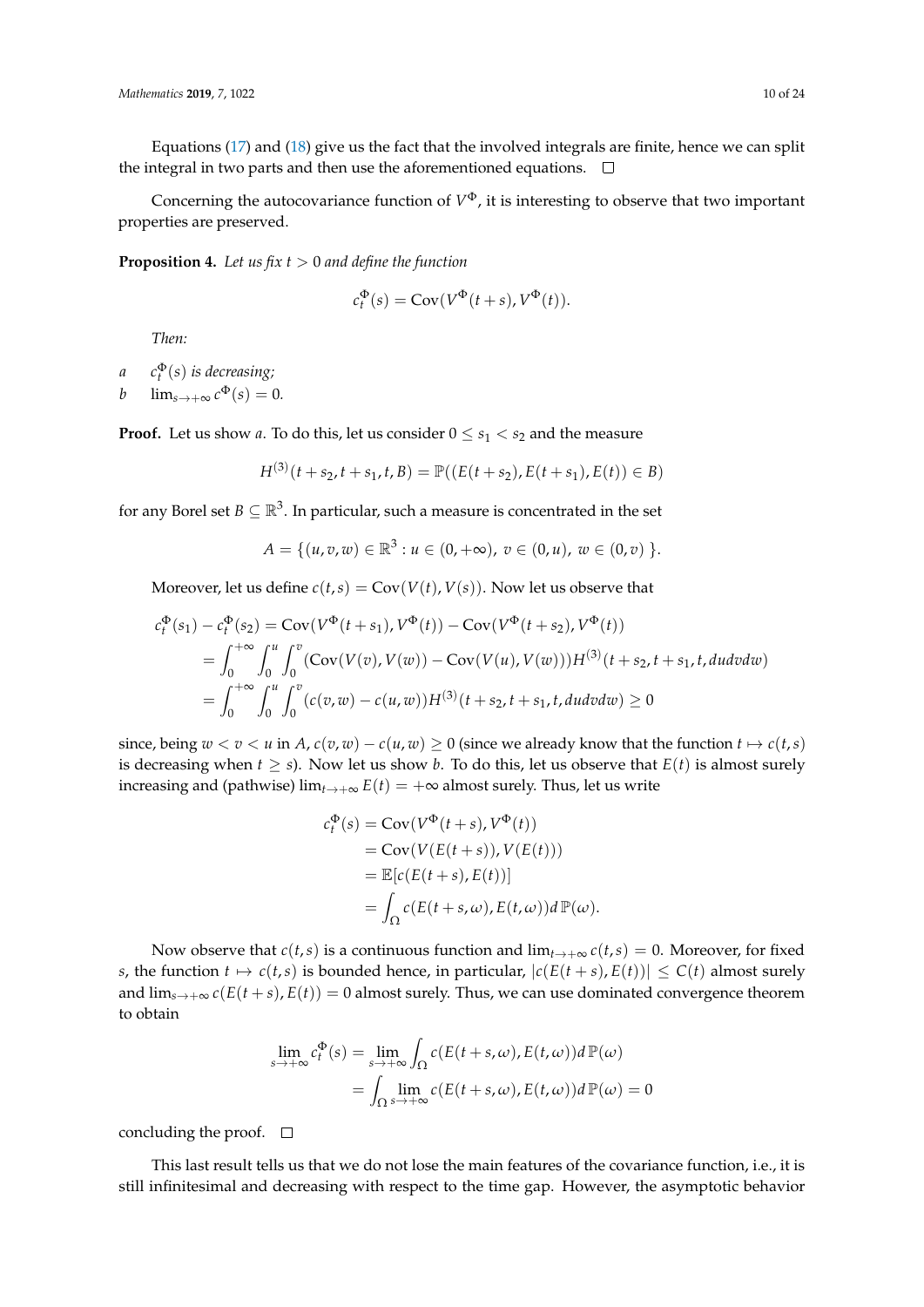depends now on the choice of Φ, in particular on the behavior of *η*. It is for instance known (see [\[46\]](#page-23-18)) that the asymptotic behavior of the covariance when  $\Phi(\lambda) = \lambda^{\alpha}$  is the one of a power function with exponent less than 1, hence the process is long-range dependent. Thus, we have that with a suitable choice of  $\Phi$  we can alter the asymptotic behavior of the covariance to reproduce different memory effects at the level of the autocovariance of the process. Let us remark that changing the asymptotic behavior of the covariance has been already used to describe long-memory effects of the membrane potential process (see for instance [\[8\]](#page-22-7)).

### <span id="page-10-0"></span>**5. First Spiking Times and Interspike Intervals**

#### *5.1. Spiking Times in Case of Excitatory Stimuli*

From now on, let us consider  $I(t)$  to be an  $L^1$  excitatory stimuli, i.e.,  $I(t) \geq 0$ . We are now interested in the first passage time of  $V^{\Phi}(t)$  through the threshold  $V_{th} > V_0$ . In this case, it is easy to see that the process *V*(*t*) is a Gauss-Markov process and satisfies the hypotheses of [\[10\]](#page-22-9) Corollary 3.4.4, hence, denoting  $T_1 = \inf\{t > 0 : V(t) > V_t\}$ , we have  $\mathbb{E}[T_1] < +\infty$ . Concerning the behavior as  $t\to 0^+$  of  $t\mapsto \mathbb{P}(T_1\leq t)$ , recalling (see [\[10\]](#page-22-9) Corollary 3.2.4) that the ratio of the Gauss-Markov process  $V(t)$  is given by

$$
r_V(t) = \frac{1}{2\lambda} \left( e^{2\lambda t} - 1 \right)
$$

we have that  $r_V$  is a strictly increasing  $C^2(0,+\infty)$  function by [\[10\]](#page-22-9) Remark 3.5.5 we know that we are under the hypotheses of [\[10\]](#page-22-9) Proposition 3.5.5, thus

<span id="page-10-1"></span>
$$
\lim_{t \to 0^+} \frac{\mathbb{P}(T_1 \le t)}{t^{\gamma}} = 0
$$
\n(20)

for any  $\gamma \in \mathbb{R}$ . One can also show that  $T_1$  is an absolutely continuous random variable whose density is infinitely differentiable with  $L^1$  derivatives (since they are the unique weak solution of initial-value parabolic problems, see [\[47\]](#page-23-19)).

Now let us consider the process  $V^{\Phi}(t)$  and let us define  $\mathfrak{T}_1 = \{t > 0: \; V^{\Phi}(t) > V_{th}\}$ , which represents the first spiking time of the neuron. Concerning the asymptotic behavior of the survival function and the cumulative distribution function we have the following proposition as an application of the results in [\[10\]](#page-22-9).

<span id="page-10-2"></span>**Proposition 5.** *With the notation above, we have*

*i If*  $\Phi$  *is regularly varying at*  $0^+$  *with index*  $\alpha \in [0, 1)$ *. Then as*  $t \to +\infty$ 

$$
\mathbb{P}(\mathfrak{T}_1 > t) \sim \frac{\mathbb{E}[T_1]}{\Gamma(1-\alpha)} \Phi\left(\frac{1}{t}\right);
$$
\n(21)

*ii* If  $t \mapsto v(t, +\infty)$  *is an absolutely continuous function, then*  $\mathfrak{T}_1$  *is an absolutely continuous random variable;* 

*iii*  $If t \mapsto \nu(t, +\infty)$  *is an absolutely continuous function and there exist*  $r_0$ ,  $C > 0$  *and*  $\gamma \in (0, 2)$  *such that* 

$$
\int_0^r s^2 \nu(ds) < C r^\gamma, \ \forall r \in (0, r_0)
$$

then the density  $p_{\mathfrak{T}_1}$  of  $\mathfrak{T}_1$  is infinitely differentiable and all the derivatives are bounded;

*iv*  $\;$  Under the hypotheses of iii, if  $\Phi$  is regularly varying at  $+\infty$  with index  $\alpha \in [0,1)$ , then as  $t \to 0^+$ 

$$
\lim_{t \to 0^+} \frac{\mathbb{P}(\mathfrak{T}_1 \le t)}{t^{\gamma}} = 0
$$
\n(22)

*for any*  $\gamma \in \mathbb{R}$ *.*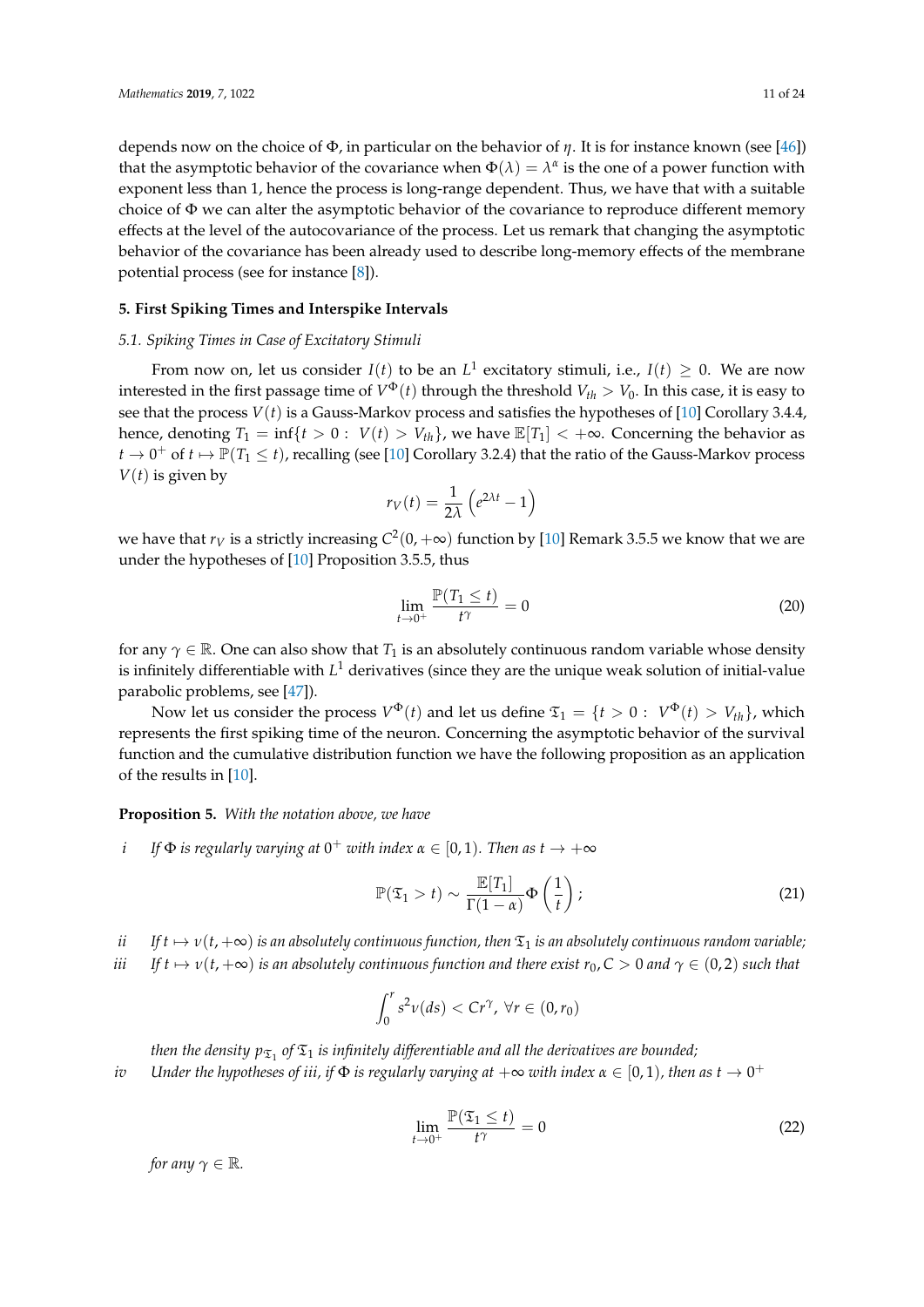**Proof.** (i) We have already shown that  $\mathbb{E}[T_1] < +\infty$ , so this property follows from [\[10\]](#page-22-9) Corollary 2.2.3; (ii,iii) These are just [\[10\]](#page-22-9) Propositions 2.3.1 and 2.3.2;

(iv) We have already observed that  $T_1$  is an absolutely continuous random variable whose density is infinitely differentiable with *L* <sup>1</sup> derivatives (hence Laplace transformable), thus from [\(20\)](#page-10-1) and [\[10\]](#page-22-9) Theorem 2.5.4 we obtain the desired property.  $\Box$ 

With this proposition, we have summarized some of the properties we can obtain concerning the regularity of  $\mathfrak{T}_1$  and the asymptotic behavior of its survival and cumulative distribution functions. However, we can extend these results to successive spiking times by using an adaptive threshold method. To do this, instead of resetting the process, let us consider some other barriers

$$
V_{th}^{(n)} = V_{th} + (n-1)(V_{th} - V_r)
$$

where  $V_r \in \mathbb{R}$  is a constant representing the *reset* potential, i.e., the membrane potential after the depolarization. However, since we want the first passage times of our process through such threshold to be the spiking times of the neuron, we need to *spatially translate* the whole process of  $(n - 1)(V_{th} - V_r)$ after a spike. To do so, we need to modify Equation [\(1\)](#page-1-1) as

<span id="page-11-0"></span>
$$
\begin{cases}\n d\widetilde{V}(t) = \left[ -\lambda(\widetilde{V}(t) - V_L(t)) + I(t) \right] dt + \sigma dW(t), \\
 \widetilde{V}(0) = V_0\n\end{cases}
$$
\n(23)

where this time  $V_L(t)$  is a suitable stochastic process. In particular, let us set for  $t \in [0, T_1)$   $V_L(t) \equiv V_L$ . Now let us suppose we have defined  $V_L(t)$  up to  $T_n = \inf\{t > 0: V(t) \ge V_{th}^{(n)}\}$ . Then we pose  $T_{n+1} = \inf\{t > 0: V(t) \ge V_{th}^{(n+1)}\}\$ and  $V_L(t) = V_L + n(V_{th} - V_r)$  for  $t \in [T_n, T_{n+1})$ . This is a sort of *feedback definition*: we do not know  $T_{n+1}$  until we define  $V_L(t)$ , but we can define  $V_L(t)$  in  $T_n$  and then start the process with such fixed value of  $V_L(t)$  until it reaches the threshold  $V_{th}^{(n)}$ . Using this modification for the classical stochastic Leaky Integrate-and-Fire model could allow us to say that the  $T<sub>n</sub>$  represent the *n*-th spiking time of the neuron (as they are equivalent to the ones obtained by resetting the process). However, this leads to a much more difficult process to handle with. Indeed, to write the solution of [\(23\)](#page-11-0), let us define the counting process

$$
N(t) = \sum_{n=1}^{+\infty} \chi_{T_n \leq t}
$$

where for any  $A \in \mathcal{F}$ 

$$
\chi_A(\omega) = \begin{cases} 1 & \omega \in A \\ 0 & \omega \notin A. \end{cases}
$$

Thus, we can exploit the process  $\tilde{V}(t)$  as

$$
\widetilde{V}(t) = e^{-\lambda t} V_0 + (1 - e^{-\lambda t}) V_L + N(t) (V_{th} - V_r) - \sum_{i=1}^{N(t)} (V_{th} - V_r) e^{-\lambda (t - T_i)} +
$$
  
+ 
$$
e^{-\lambda t} \int_0^t I(s) e^{\lambda s} ds + \sigma e^{-\lambda t} \int_0^t e^{\lambda s} dW(s) \quad (24)
$$

which is quite complicated. However, to obtain again the starting process, we can again modify the threshold, which will become stochastic. Indeed, let us suppose we want to observe the *n*-th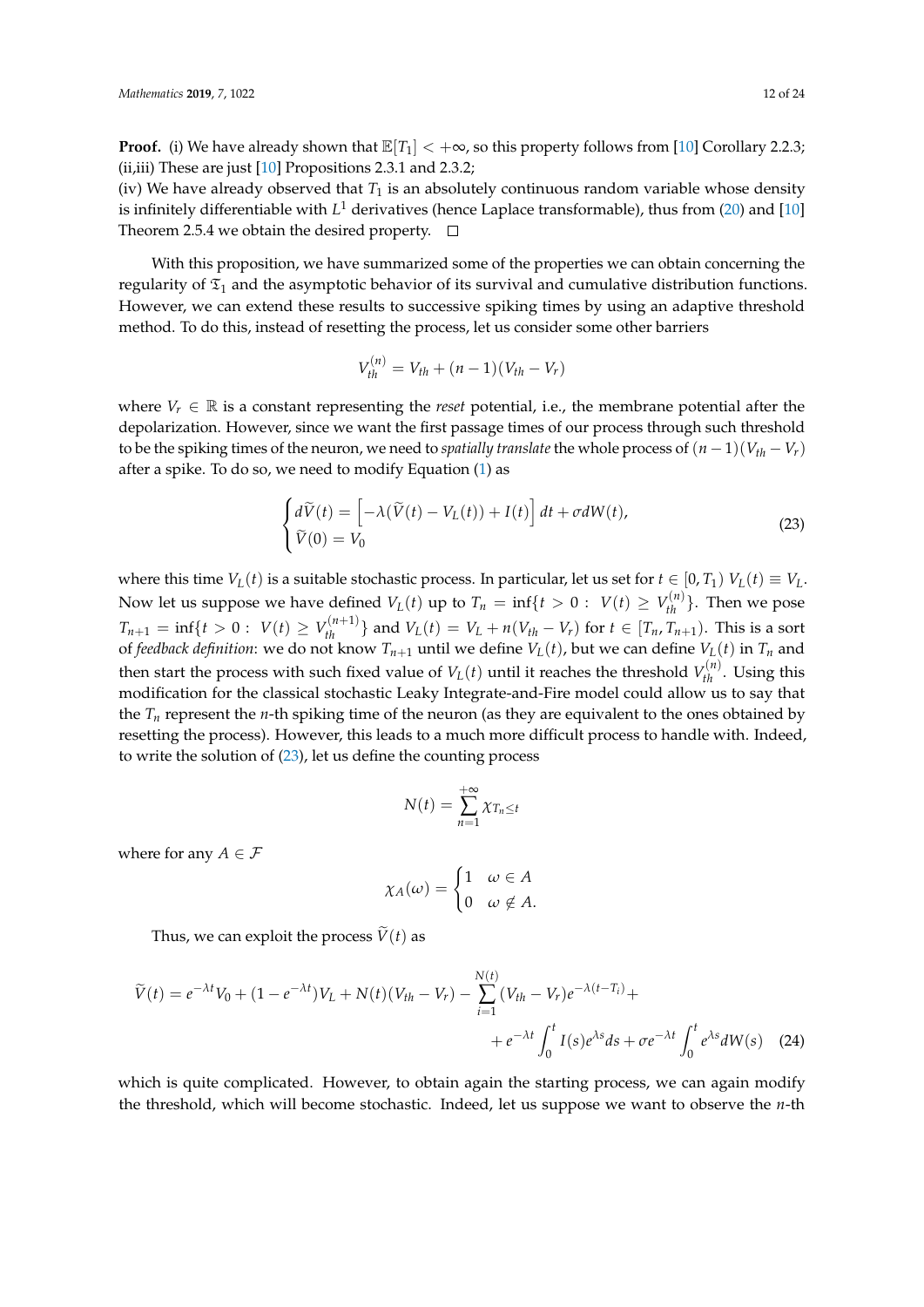spike. Hence we are conditioning with respect to the event  $\{N(t) = n - 1\}$ . Under such conditioning,  $\widetilde{V}(t) \geq V_{th}^{(n)}$  if and only if

$$
V(t) \geq V_{th}^{(n)} - (n-1)(V_{th} - V_r) + \sum_{i=1}^{n-1} (V_{th} - V_r)e^{-\lambda(t-T_i)}.
$$

Hence let us define the new stochastic threshold as

$$
V_{th}^{(n)}(t) = V_{th} + \sum_{i=1}^{n-1} (V_{th} - V_r)e^{-\lambda(t-T_i)}.
$$

In this way, we can say that  $T_n = \inf\{t > 0: \ V(t) \ge V_{th}^{(n)}(t)\}$  still represents the *n*-th spiking time of the neuron. In particular, if we are conditioning the process  $V_{th}^{(n)}(t)$  with the knowledge of  $(T_1, \ldots, T_{n-1})$ , this is an exponentially decaying threshold such that  $\lim_{t\to+\infty} V_{th}^{(n)}(t) = V_{th}$ .

Now, since we are dealing with the semi-Markov model, let us consider  $\mathfrak{T}_n=\inf\{t>0:\,V^\Phi(t)\geq 0\}$  $V_{th}^{(n)}(t)$ }. For such random variables, after conditioning with respect to  $(\mathfrak{T}_1,\ldots,\mathfrak{T}_{n-1})$ , we cannot directly extend Proposition [5.](#page-10-2) However, one can use [\[10\]](#page-22-9) Propositions 2.2.6 and 2.2.7 to express some properties of the limit superior and limit inferior of some quantity involving the survival and the cumulative distribution function. In a forthcoming paper we aim to show that Proposition [5](#page-10-2) can be actually extended to some cases of time-varying thresholds.

## *5.2. The Interspike Intervals*

Another important property of the times  $\mathfrak{T}_n$  relies on their representation. Indeed, we have

$$
\mathfrak{T}_n \stackrel{d}{=} S(T_n).
$$

This property can be used to determine the distribution of the interspike intervals. Indeed, let us observe that  $T_{n+1} \geq T_n$  almost surely. Thus, if we define the measure  $\mu^{(2)}(B) = \mathbb{P}((T_{n+1}, T_n) \in B)$  for any Borel set  $B \subseteq (0, +\infty)^2$ , it is easy to see that it is concentrated on the set

$$
A = \{ (u, v) : u \in (0, +\infty), v \in (0, u) \}.
$$

Hence, we have, by using the fact that *S*(*t*) is independent from  $T_{n+1}$  and  $T_n$ ,

$$
\mathbb{P}(S(T_{n+1})-S(T_n)\leq t)=\int_0^{+\infty}\int_0^u \mathbb{P}(S(u)-S(v)\leq t)\mu^{(2)}(dudv).
$$

Now, observe that in *A* we have  $u > v$ , hence, by using the fact that  $S(t)$  is a Lévy process, since  $S(u) - S(v) \stackrel{d}{=} S(u-v)$ ,

<span id="page-12-0"></span>
$$
\mathbb{P}(S(T_{n+1}) - S(T_n) \le t) = \int_0^{+\infty} \int_0^u \mathbb{P}(S(u-v) \le t) \mu^{(2)}(dudv) = \mathbb{P}(S(T_{n+1} - T_n) \le t). \tag{25}
$$

Hence if we define  $K_n = T_n - T_{n-1}$  (where  $T_0 = 0$ ) and  $\mathfrak{K}_n = \mathfrak{T}_n - \mathfrak{T}_{n-1}$ , we obtain from [\(25\)](#page-12-0)

$$
\mathbb{P}(\mathfrak{K}_n \leq t) = \mathbb{P}(S(K_n) \leq t)
$$

that is to say  $\mathfrak{K}_n \stackrel{d}{=} S(K_n)$ . This property allows us to determine the distribution of the interspike intervals  $\mathfrak{K}_n$  from the distribution of  $S(K_n)$ . In particular, if we denote with  $g_n$  the density of  $K_n$ we have

$$
\mathbb{P}(\mathfrak{K}_n \leq t) = \int_0^{+\infty} \mathbb{P}(S(y) \leq t) g_n(y) dy.
$$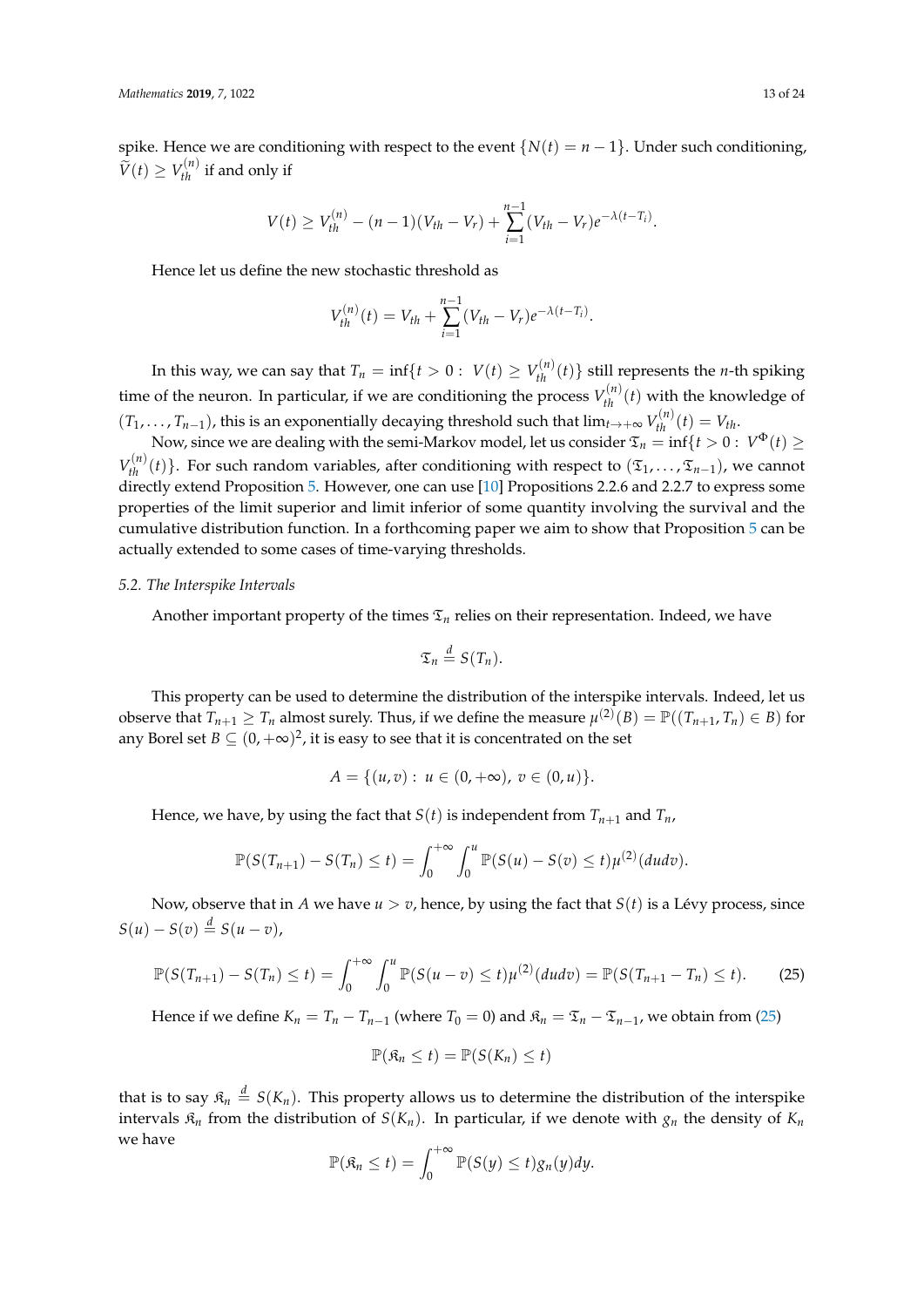Moreover,  $K_n$  are independent and then also  $\mathfrak{K}_n$ . Indeed, we have

$$
\mathbb{P}(\mathfrak{K}_n \leq t_1, \mathfrak{K}_m \leq t_2) = \mathbb{P}(\mathfrak{T}_n - \mathfrak{T}_{n-1} \leq t_1, \mathfrak{T}_m - \mathfrak{T}_{m-1} \leq t_2) \n= \mathbb{P}(S(T_n) - S(T_{n-1}) \leq t_1, S(T_m) - S(T_{m-1}) \leq t_2).
$$

Now let us suppose  $m < n$ . Then  $m \le n - 1$  and  $m - 1 < n - 1$ . Thus, if we consider the measure  $\mu^{(4)}(B)=\mathbb{P}((\,_n,T_{n-1},T_m,T_{m-1})\in B)$  for any Borel set  $B\subseteq\mathbb{R}^4$ , it is easy to see that it is concentrated on the set

$$
A = \{(u, v, w, z): u \in (0, +\infty), v \in (0, u), w \in (0, v), z \in (0, w)\}.
$$

Hence we have, by using the fact that *S* is a Lévy process and (*v*, *u*) and (*z*, *w*) are disjoint intervals,

$$
\mathbb{P}(\mathfrak{K}_n \leq t_1, \mathfrak{K}_m \leq t_2) = \mathbb{P}(S(T_n) - S(T_{n-1}) \leq t_1, S(T_m) - S(T_{m-1}) \leq t_2)
$$
  
\n
$$
= \int_0^{+\infty} \int_0^u \int_0^v \int_0^w \mathbb{P}(S(u) - S(v) \leq t_1, S(w) - S(z) \leq t_2) \mu^{(4)}(dudvdwdz)
$$
  
\n
$$
= \int_0^{+\infty} \int_0^u \int_0^v \int_0^w \mathbb{P}(S(u) - S(v) \leq t_1) \mathbb{P}(S(w) - S(z) \leq t_2) \mu^{(4)}(dudvdwdz)
$$
  
\n
$$
= \int_0^{+\infty} \int_0^u \int_0^v \int_0^w \mathbb{P}(S(u - v) \leq t_1) \mathbb{P}(S(w - z) \leq t_2) \mu^{(4)}(dudvdwdz).
$$

Now let us consider the function  $s : (u, t) \mapsto \mathbb{P}(S(u) \le t)$ . Then

$$
\mathbb{P}(\mathfrak{K}_n \le t_1, \mathfrak{K}_m \le t_2) = \int_0^{+\infty} \int_0^u \int_0^v \int_0^w \mathbb{P}(S(u-v) \le t_1) \mathbb{P}(S(w-z) \le t_2) \mu^{(4)}(dudvdwdz)
$$
  
=  $\mathbb{E}[s(T_n - T_{n-1}, t_1)s(T_m - T_{m-1}, t_2)]$   
=  $\mathbb{E}[s(K_n, t_1)s(K_m, t_2)].$ 

Now let us consider the measures  $\eta_{n,m}^{(2)}(B_2)=\mathbb{P}((K_n,K_m)\in B_2)$  for any Borel set  $B_2\subseteq \mathbb{R}^2$  and  $\eta_n^{(1)}(B_1) = \mathbb{P}(K_n \in B_1)$  for any Borel set  $B_1 \subseteq \mathbb{R}$ . Then, since  $K_n$  and  $K_m$  are independent we have  $\eta_{n,m}^{(2)}(dudv)=\eta^{(1)}(du)\eta^{(1)}(dv)$  and we have

$$
\mathbb{P}(\mathfrak{K}_n \le t_1, \mathfrak{K}_m \le t_2) = \mathbb{E}[s(K_n, t_1)s(K_m, t_2)]
$$
  
\n
$$
= \int_0^{+\infty} \int_0^{+\infty} \mathbb{P}(S(u) \le t_1) \mathbb{P}(S(v) \le t_2) \eta^{(2)}(dudv)
$$
  
\n
$$
= \int_0^{+\infty} \mathbb{P}(S(u) \le t_1) \eta^{(1)}(du) \int_0^{+\infty} \mathbb{P}(S(v) \le t_2) \eta^{(1)}(dv)
$$
  
\n
$$
= \mathbb{P}(S(K_n) \le t_1) \mathbb{P}(S(K_m) \le t_1)
$$
  
\n
$$
= \mathbb{P}(\mathfrak{K}_n \le t_1) \mathbb{P}(\mathfrak{K}_m \le t_2),
$$

so  $\mathfrak{K}_n$  and  $\mathfrak{K}_m$  are independent.

Now let us suppose that  $I(t) \equiv I_0$ . Then we know that  $K_n$  are i.i.d. random variables. Thus also  $\mathfrak{K}_n$ are i.i.d. random variables. In particular,  $\mathfrak{K}_1 = \mathfrak{T}_1$  and then all the interspike intervals are distributed as  $\mathfrak{T}_1$ . Thus, we can conclude that if  $I(t) \equiv I_0$ , then the law of the first passage time of  $V(t)$  through *Vth* describes not only the first spiking time, but also all the interspike intervals. In particular, we can extend in such case Proposition  $5$  to the variables  $\mathfrak{K}_n$ .

#### <span id="page-13-0"></span>**6. Comparison with the Unit 240-1**

In [\[11\]](#page-22-10), the authors give an overview of quantitative methods to study spontaneous activity of neurons. In particular, they considered some neuronal units in the cochlear nucleus of the cat. Let us focus our attention on two particular neuronal units: Unit 259-2 and Unit 240-1. Using the exact words of the aforementioned paper  $\langle$  The histogram for Unit 259-2 appears to be unimodal and asymmetric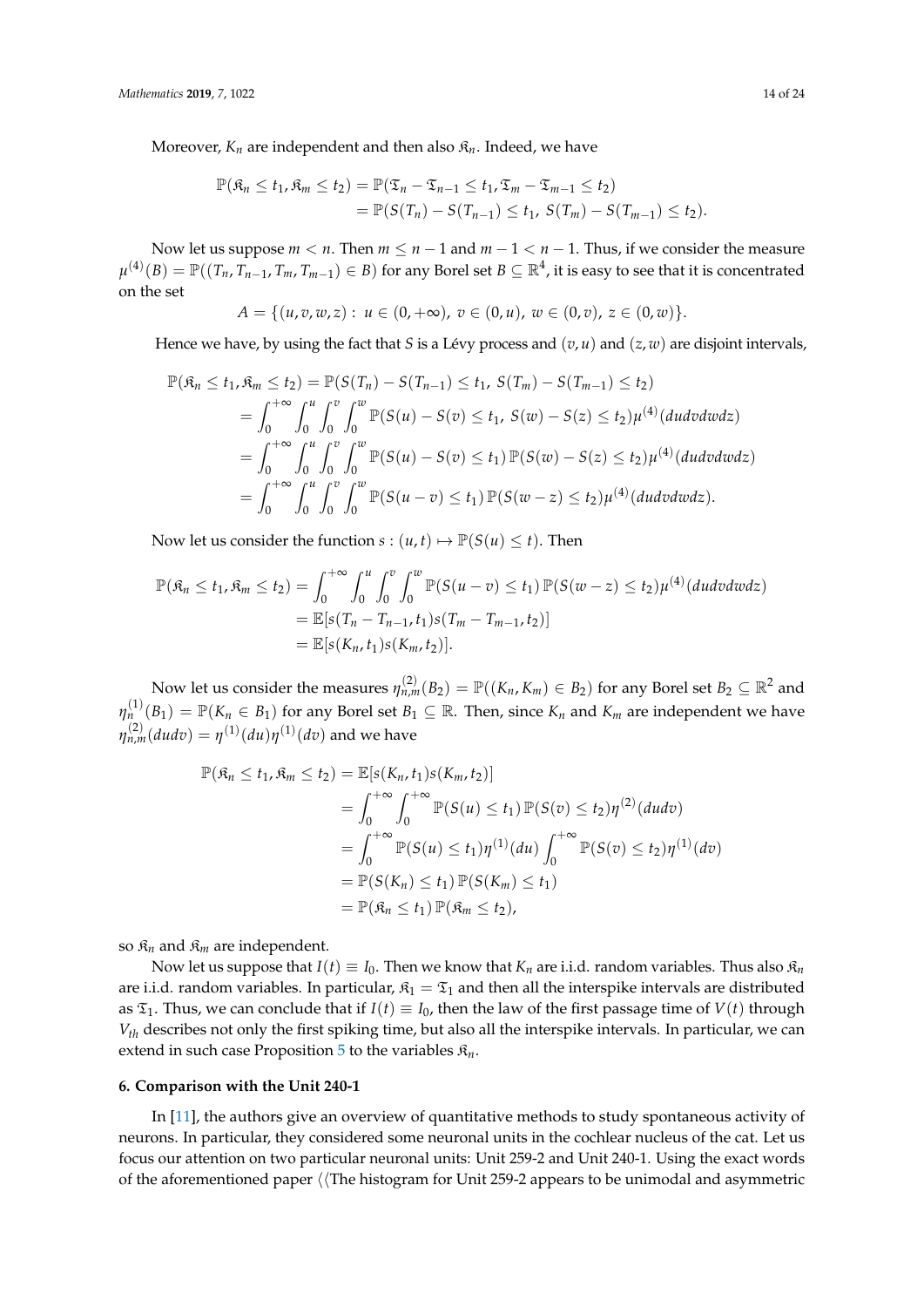[...] while that of Unit 240-1 is unimodal and asymmetric, but on a quite different time scale than that of Unit 259-2.) Indeed, the authors then assert that  $\langle\langle\text{The spike trains of Unit 259-2 and Unit 240-1 do}\rangle$ not appear to be easily characterizable. $\rangle$ 

In the same paper, the authors try to give a characterization of the interspike intervals of Unit 259-2. Indeed, they assert that  $\langle$  The fact that the interval histogram rises rapidly to its mode (at 3 msec.), together with the exponential decay, suggests that the process generating the spike train might be a Poisson process with dead time  $\rangle$ , hence, in particular, the interspike intervals should be exponentially distributed. However  $\langle\langle$  when the histogram of Unit 240-1 is replotted on a semilogarithmic scale, the decay is clearly seen to be non-exponential.) The fact that the histograms of the interspike intervals of the Unit 259-2 remind of an exponential distribution, while the ones of the Unit 240-1 do not have an exponential decay, but still are similar to the ones of Unit 259-2 but on a different time scale, suggests that the distribution of the interspike intervals of the Unit 240-1 could be similar to the one of a Mittag-Leffler random variable, or maybe to the one of a stable random variable, or at least it should have an heavy tail.

Thus, in [\[11\]](#page-22-10) a first attempt to study and characterize the interspike interval distribution of the Unit 240-1 is done, but the rescaling they did were not enough to find such distribution. After that paper, other papers focused on trying to reconstruct the distribution of Unit 240-1. In [\[48\]](#page-23-20), the interspike interval distribution of the Unit 240-1 is fitted for instance with a gamma distribution, while in [\[9\]](#page-22-8) Figure 5, as suggested by the scaling invariant property of the histograms, it is fitted by an inverse Gaussian distribution. However, each of these two distributions are exponentially decaying. An interesting solution is found in [\[9\]](#page-22-8): here the scaling invariant property of the histograms is interpreted as a stability property and then a stable distribution is used to fit the data concerning the Unit 240-1. In particular, the authors take in consideration Cauchy distribution (which is power-like decaying) since it  $\langle \langle ... \rangle$  has essentially the same invariance property as that found for the density of interspike intervals of Unit 240-1. $\rangle$ .

Concerning linear models such as the Leaky Integrate-and-Fire, it is not enough to describe the behavior of the Unit 240-1. Indeed, for long time, the distribution of the interspike intervals for the spontaneous activity (hence, being  $I(t) \equiv 0$ , they are i.i.d. random variables) generated by a Leaky Intergrate-and-Fire model are asymptotically exponentially distributed (see [\[27\]](#page-23-6)), hence their decay is too fast to accord to the one of the Unit 240-1. However, if we consider  $\Phi(\lambda) = \lambda^{\alpha}$  for some  $\alpha \in (0,1)$ , our semi-Markov Leaky Integrate-and-Fire model admits interspike intervals that are i.i.d. and the asymptotically equal to power laws for long times (in particular the asymptotic behavior is similar to the one of a Mittag-Leffler function). This decay is much more in accord to the one obtained by [\[11\]](#page-22-10) for Unit 240-1, since it preserves the heavy tails that have been observed. Moreover, it is not so distant from the description of [\[9\]](#page-22-8), since the decay is a power law of exponent  $\alpha \in (0,1)$  that can be tuned with the data. Moreover, other choices of  $\Phi$  can be done according to the data to obtain a more precise fit of the histograms, since Proposition [5](#page-10-2) guarantees that if  $\Phi$  is of regular variation at  $0^+$ , then the survival function of the interspike intervals decay as the product of a power and a slowly varying function, which is quite similar to a power-law decay.

### <span id="page-14-0"></span>**7. Conclusions**

In this paper, we used a *fractionalization procedure* to produce heavy-tailed non-Markov neuronal models from easy Markov linear models. This procedure consists of using a stochastic timescale inside the process itself: this random time is given by the inverse of a subordinator independent of the original Markov process. First, this procedure leads a semi-Markov process (whose evolution depends on the current position and on the current sojourn time in it) in place of the Markov process describing the membrane potential of the neuron. As a consequence, despite we did not modify two fundamental properties of the covariance, i.e., being decreasing and infinitesimal, we can actually obtain different asymptotic behavior and thus force the process to be long-range dependent (it is the case of the stable subordinator for instance, as observed in [\[46\]](#page-23-18)). As we already discussed, long-range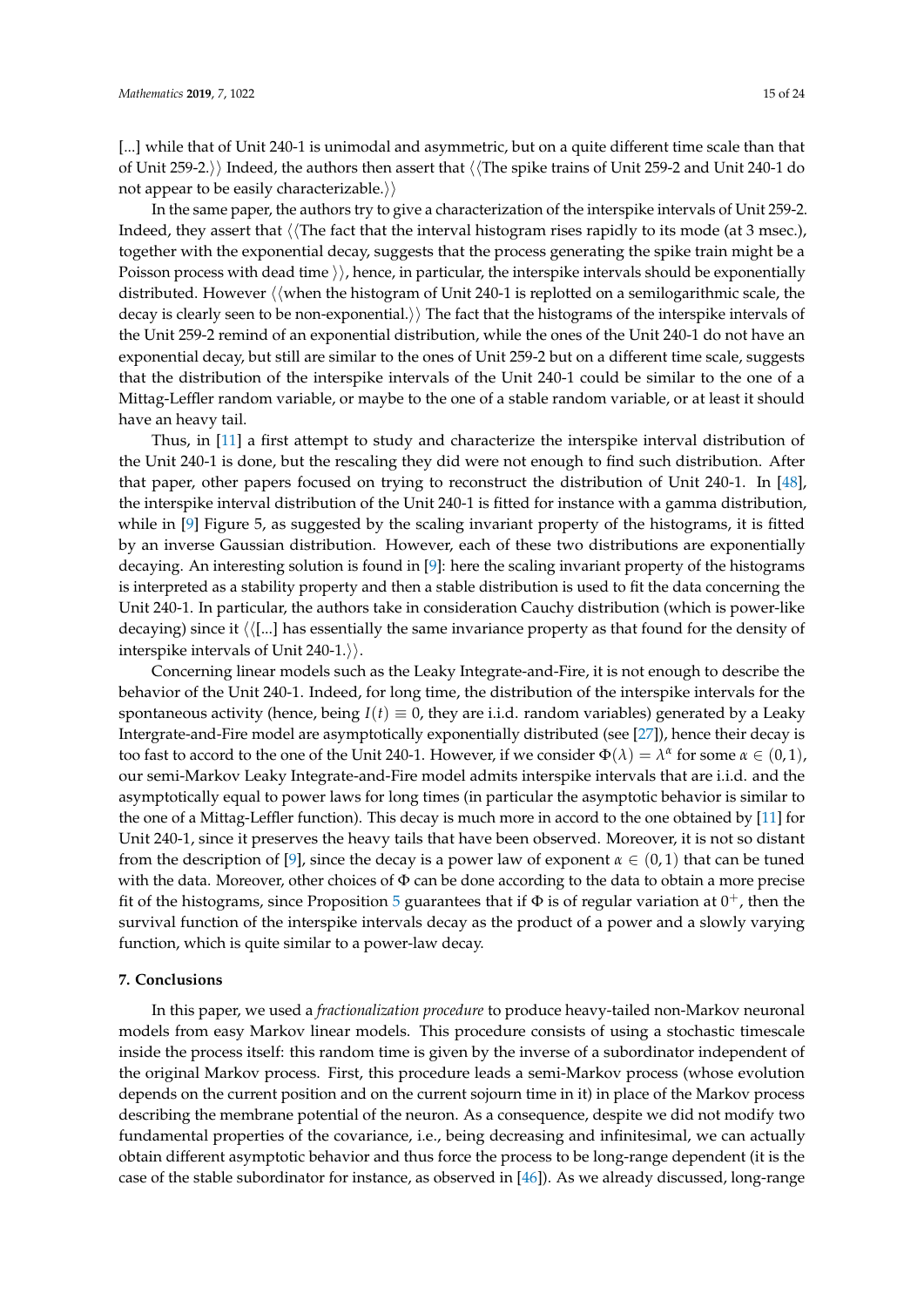done on them.

dependent processes (or, more in general, non-delta correlated noises) can be used to describe memory effects in neuronal models and provide a first generalization of the easy linear models, in such a way to obtain realistic data (see [\[8](#page-22-7)[,31\]](#page-23-3)). The most important consequence is related to the spiking times: the time-change forces a delay in the dynamics of the membrane potential, which leads to a delay in the distribution of the spiking times. In particular, we achieve heavy-tailed first spiking times. Moreover, we preserve independence and identical distribution of the interspike intervals in the case of spontaneous activity, thus leading to the heavy-tailed distributions of such intervals in the spontaneous activity case. Finally, we compare (only qualitatively, due to a lack of data) the behavior of our process (as  $\Phi(z) = z^{\alpha}$ , i.e., in the *α*-stable case) with the behavior of the Unit 240-1, which is seen to admit heavy-tailed interspike intervals (see  $[9,11]$  $[9,11]$ ). As we also stated in the introduction, the problem of the power-law decay of the distribution of the spiking times has been more recently studied in [\[13\]](#page-22-12). From this comparison we notice that the Mittag-Leffler-likely behavior of the interspike intervals of the Unit 240-1, together with the power-law decay, are reproduced by our model. However, this does not mean that our model is in accord with the data and a statistical and experimental study must be

Finally, let us recall that this is actually a toy example. Despite being a simple (linear) example, it seems to work according to already known phenomena (this is the case of Unit 240-1). However, here we propose this approach as an exemplary procedure to produce more complex delayed or heavy-tailed neuronal models and thus we aim to study different time-changed models (eventually also non-linear ones, such as the stochastic Hodgkin-Huxley model in [\[7\]](#page-22-6)).

**Author Contributions:** Conceptualization, G.A. and B.T.; Investigation, G.A. and B.T.; Writing—original draft, G.A. and B.T.

**Funding:** This research is partially supported by MIUR-PRIN 2017, project "Stochastic Models for Complex Systems", no. 2017JFFHSH.

**Acknowledgments:** We would like to thank the referees whose remarks and suggestions have certainly improved the article.

**Conflicts of Interest:** The authors declare no conflict of interest.

#### <span id="page-15-0"></span>**Appendix A. Proof of Theorem 1**

**Proof.** Let us denote with  $G(u, v) = e^{-z(u+v)}$  and let us observe that *G* is a  $C^1$  function. Let us first consider for any couple  $(a, b) \in (0, +\infty)^2$ 

$$
\int_{0}^{a} \int_{0}^{b} G(u,v)H^{(2)}(t,s, dudv) = \int_{0}^{a} \int_{0}^{b} H^{(2)}(t,s,[u,a] \times [v,b])G(du,dv) \n+ \int_{0}^{a} H^{(2)}(t,s,[u,a] \times [0,b])G(du,0) \n+ \int_{0}^{b} H^{(2)}(t,s,[0,a] \times [v,b])G(0,dv) \n+ H^{(2)}(t,s,[0,a] \times [0,b])G(0,0)
$$
\n(A1)

where we used bivariate integration by parts formula (see [\[49\]](#page-23-21) Lemma 2.2). Now let us observe that since *G* is a  $C^1$  function we have

<span id="page-15-1"></span>
$$
G(du, v) = -ze^{-z(u+v)}du
$$
  
\n
$$
G(u, dv) = -ze^{-z(u+v)}dv
$$
  
\n
$$
G(du, dv) = z2e^{-z(u+v)}du dv
$$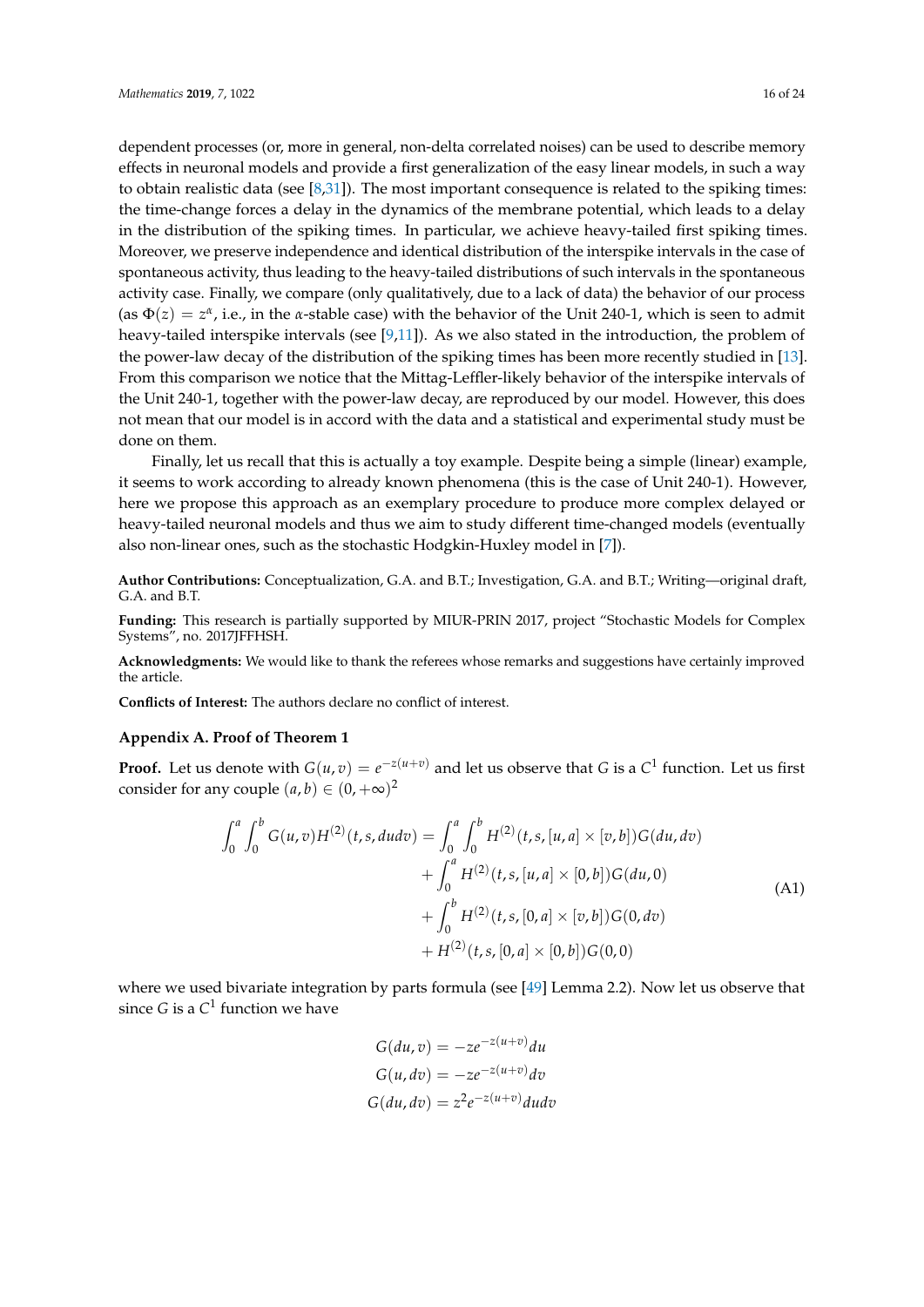and then

$$
\int_{0}^{a} \int_{0}^{b} G(u,v)H^{(2)}(t,s,du dv) = \int_{0}^{a} \int_{0}^{b} H^{(2)}(t,s,[u,a] \times [v,b])z^{2}e^{-z(u+v)} du dv \n- \int_{0}^{a} H^{(2)}(t,s,[u,a] \times [0,b])ze^{-zu} du \n- \int_{0}^{b} H^{(2)}(t,s,[0,a] \times [v,b])ze^{-zv} dv \n+ H^{(2)}(t,s,[0,a] \times [0,b]).
$$
\n(A2)

Now let us define

<span id="page-16-0"></span>
$$
I_1(a,b) = \int_0^a H^{(2)}(t,s,[u,a] \times [0,b])ze^{-zu}du
$$
  
\n
$$
I_2(a,b) = \int_0^b H^{(2)}(t,s,[u,a] \times [0,b])ze^{-zw}dv
$$
  
\n
$$
I_3(a,b) = \int_0^a \int_0^b H^{(2)}(t,s,[u,a] \times [v,b])z^2e^{-z(u+v)}du dv
$$

and let us work with  $I_1(a, b)$ . Since the integrand is non-decreasing, by monotone convergence theorem we have

$$
\lim_{a \to +\infty} I_1(a, b) = \lim_{a \to +\infty} \int_0^{+\infty} H^{(2)}(t, s, [u, a] \times [0, b]) \chi_{[0, a]}(u) z e^{-zu} du
$$
  
= 
$$
\int_0^{+\infty} H^{(2)}(t, s, [u, +\infty) \times [0, b]) z e^{-zu} du.
$$

Taking then also the limit as  $b \to +\infty$  we have, also by monotone convergence theorem,

$$
\lim_{b \to +\infty} \lim_{a \to +\infty} I_1(a, b) = \lim_{b \to +\infty} \int_0^{+\infty} H^{(2)}(t, s, [u, +\infty) \times [0, b]) z e^{-zu} du
$$

$$
= \int_0^{+\infty} H^{(2)}(t, s, [u, +\infty) \times [0, +\infty)) z e^{-zu} du.
$$

First, let us observe that since we are only using monotone convergence theorem, we have the same result if we exchange the order of the limits. Now let us observe that

$$
H^{(2)}(t,s,[u,+\infty)\times[0,+\infty))=\mathbb{P}(E(t)\geq u,E(s)\geq 0)=\mathbb{P}(E(t)\geq u)
$$

hence we have

$$
\lim_{b \to +\infty} \lim_{a \to +\infty} I_1(a, b) = \int_0^{+\infty} \mathbb{P}(E(t) \ge u) z e^{-zu} du
$$
  
= 
$$
- \int_0^{+\infty} (1 - \mathbb{P}(E(t) \le u)) d(e^{-zu})
$$
  
= 
$$
1 - \int_0^{+\infty} e^{-zu} f(t, u) du = 1 - \eta(t, z).
$$

In the same way we have

$$
\lim_{b \to +\infty} \lim_{a \to +\infty} I_2(a, b) = \lim_{a \to +\infty} \lim_{b \to +\infty} I_2(a, b) = 1 - \eta(s, z).
$$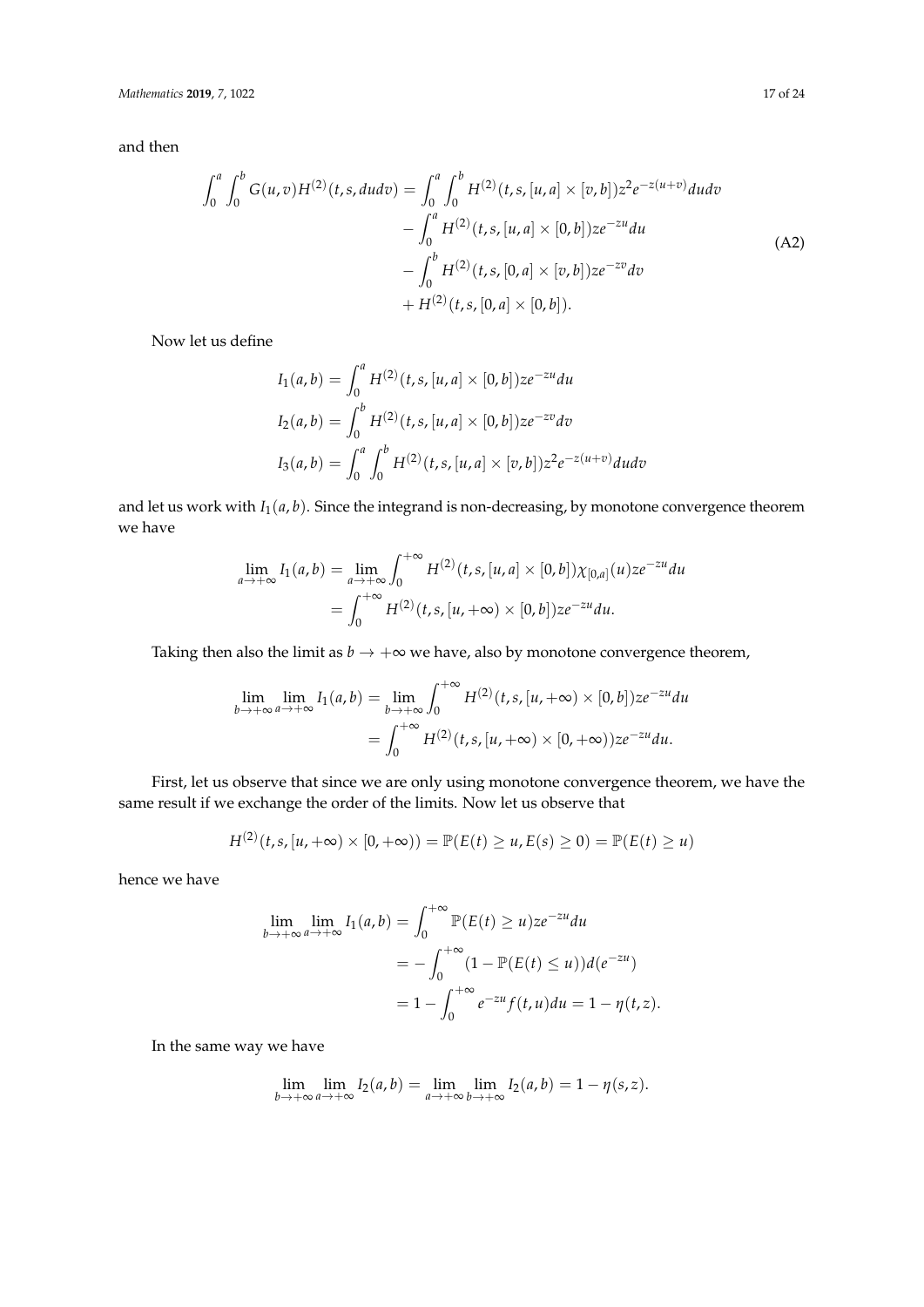Concerning *I*3(*a*, *b*), we have, by using again monotone convergence theorem,

$$
\lim_{b \to +\infty} \lim_{a \to +\infty} I_3(a, b) = \lim_{a \to +\infty} \lim_{b \to +\infty} I_3(a, b)
$$
  
= 
$$
\int_0^{+\infty} \int_0^{+\infty} H^{(2)}(t, s, [u, +\infty) \times [v, +\infty)) z^2 e^{-z(u+v)} du dv.
$$

Finally, let us also observe that

$$
\lim_{a,b\to+\infty} H^{(2)}(t,s,[0,a]\times[0,b])=H^{(2)}(t,s,[0,+\infty)\times[0,+\infty))=1.
$$

Hence, we can take the limit as  $a, b \rightarrow +\infty$  in [\(A2\)](#page-16-0) and, since  $\lim_{a,b\rightarrow+\infty} I_1(a,b)$ ,  $\lim_{a,b\to +\infty}I_2(a,b)$ , $\lim_{a,b\to +\infty}I_3(a,b)$  and  $\lim_{a,b\to +\infty}H^{(2)}(t,s,[0,a]\times[0,b])$  are all finite and  $G(u,v)\geq$ 0, we have

$$
\int_0^{+\infty} \int_0^{+\infty} G(u,v)H^{(2)}(t,s,du dv) \n= \int_0^{+\infty} \int_0^{+\infty} H^{(2)}(t,s,[u,+\infty) \times [v,+\infty))z^2 e^{-z(u+v)} du dv - 1 + \eta(t,z) + \eta(s,z).
$$
\n(A3)

Now let us denote

$$
I_4 = \int_0^{+\infty} \int_0^{+\infty} H^{(2)}(t,s,[u,+\infty) \times [v,+\infty)) z^2 e^{-z(u+v)} du dv
$$

and observe that

<span id="page-17-1"></span>
$$
H^{(2)}(t,s,[u,+\infty)\times[v,+\infty))=\mathbb{P}(E(t)\geq u,E(s)\geq v)
$$

to obtain

$$
I_4 = \int_0^{+\infty} \int_0^{+\infty} \mathbb{P}(E(t) \ge u, E(s) \ge v) z^2 e^{-z(u+v)} du dv
$$
  
= 
$$
\iint_{u  
+ 
$$
\iint_{u>v} \mathbb{P}(E(t) \ge u, E(s) \ge v) z^2 e^{-z(u+v)} du dv.
$$
$$

Now, since  $t \geq s$ , we have

<span id="page-17-0"></span>
$$
I_4 = \iint_{u  
+ 
$$
\iint_{u>v} \mathbb{P}(E(t) \ge u, E(s) \ge v) z^2 e^{-z(u+v)} du dv.
$$
 (A4)
$$

Let us set

$$
I_5 = \iint_{u  
\n
$$
I_6 = \iint_{u>v} \mathbb{P}(E(t) \ge u, E(s) \ge v) z^2 e^{-z(u+v)} du dv.
$$
$$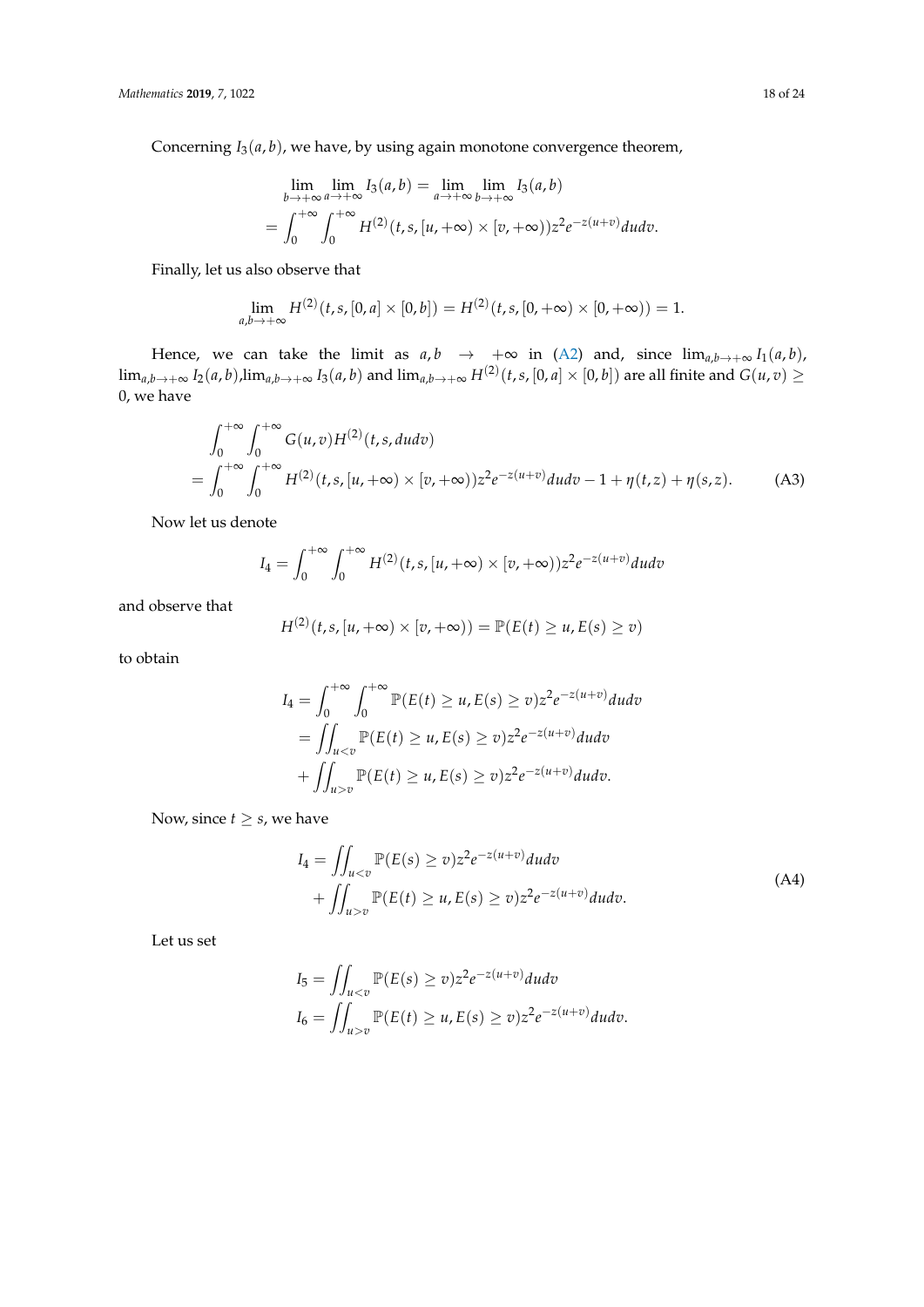Concerning *I*<sup>5</sup> we have

$$
I_5 = \iint_{u  
\n
$$
= \int_0^{+\infty} \mathbb{P}(E(s) \ge v) (-z) e^{-zv} \left( \int_0^v (-z) e^{-zu} du \right) dv
$$
  
\n
$$
= \int_0^{+\infty} \mathbb{P}(E(s) \ge v) (-z) e^{-2zv} dv - \int_0^{+\infty} \mathbb{P}(E(s) \ge v) (-z) e^{-zv} dv
$$
  
\n
$$
= \frac{1}{2} \int_0^{+\infty} (1 - \mathbb{P}(E(s) \le v)) d(e^{-2zv}) - \int_0^{+\infty} (1 - \mathbb{P}(E(s) \le v)) d(e^{-zv})
$$
  
\n
$$
= -\frac{1}{2} + \frac{1}{2} \int_0^{+\infty} f(s, v) e^{-2zv} dv + 1 - \int_0^{+\infty} f(s, v) e^{-zv} dv
$$
  
\n
$$
= \frac{1}{2} + \frac{1}{2} \eta(s, 2z) - \eta(s, z).
$$
 (A5)
$$

Concerning *I*<sub>6</sub>, let us use [\[50\]](#page-23-22) Equation 2.17 so that we can express  $\mathbb{P}(E(t) \ge u, E(s) \ge v)$  for  $t \ge s$ and  $u > v$ . Set

<span id="page-18-2"></span><span id="page-18-0"></span>
$$
D(t,s) = \{(x,y) \in \mathbb{R}^2 : y \in [0,s], x \in [0,t-y]\}
$$

to obtain

$$
I_{6} = \iint_{u>v} \left( \iint_{D(t,s)} g(v,y)g(u-v,x) dxdy \right) z^{2} e^{-z(u+v)} du dv
$$
  
\n
$$
= \iint_{u>v} \iint_{D(t,s)} g(v,y)g(u-v,x) z^{2} e^{-z(u+v)} dxdy du dv
$$
  
\n
$$
= \iint_{D(t,s)} \iint_{u>v} g(v,y)g(u-v,x) z^{2} e^{-z(u+v)} dxdy du dv
$$
  
\n
$$
= \iint_{D(t,s)} \int_{0}^{+\infty} g(v,y) (-z) e^{-zv} \left( \int_{v}^{+\infty} g(u-v,x) (-z) e^{-zu} du \right) dv dx dy.
$$
 (A6)

Let us use the change of variable  $w = u - v$  to obtain

$$
\int_{v}^{+\infty} g(u-v,x)(-z)e^{-zu}du = e^{-zv} \int_{0}^{+\infty} g(w,x)(-z)e^{-zw}dw
$$

and then we have in Equation [\(A6\)](#page-18-0)

<span id="page-18-1"></span>
$$
I_6 = \iint_{D(t,s)} \left( \int_0^{+\infty} g(v,y)(-z)e^{-2zv} dv \right) \left( \int_0^{+\infty} g(w,x)(-z)e^{-zw} dw \right) dx dy.
$$
 (A7)

Now let us pose

$$
I_7 = \int_0^{+\infty} g(x, w)(-z)e^{-zw} dw
$$
  
\n
$$
I_8 = \int_0^{+\infty} g(y, v)(-z)e^{-2zv} dv.
$$

Let us evaluate *I*7. To do this, let us observe that

$$
g(x,w) = \frac{\partial}{\partial x} \mathbb{P}(S(w) \leq x) = \frac{\partial}{\partial x} \mathbb{P}(w \leq L(x)) = -\frac{\partial}{\partial x} \mathbb{P}(L(x) \leq w)
$$

hence, by the hypothesis, we have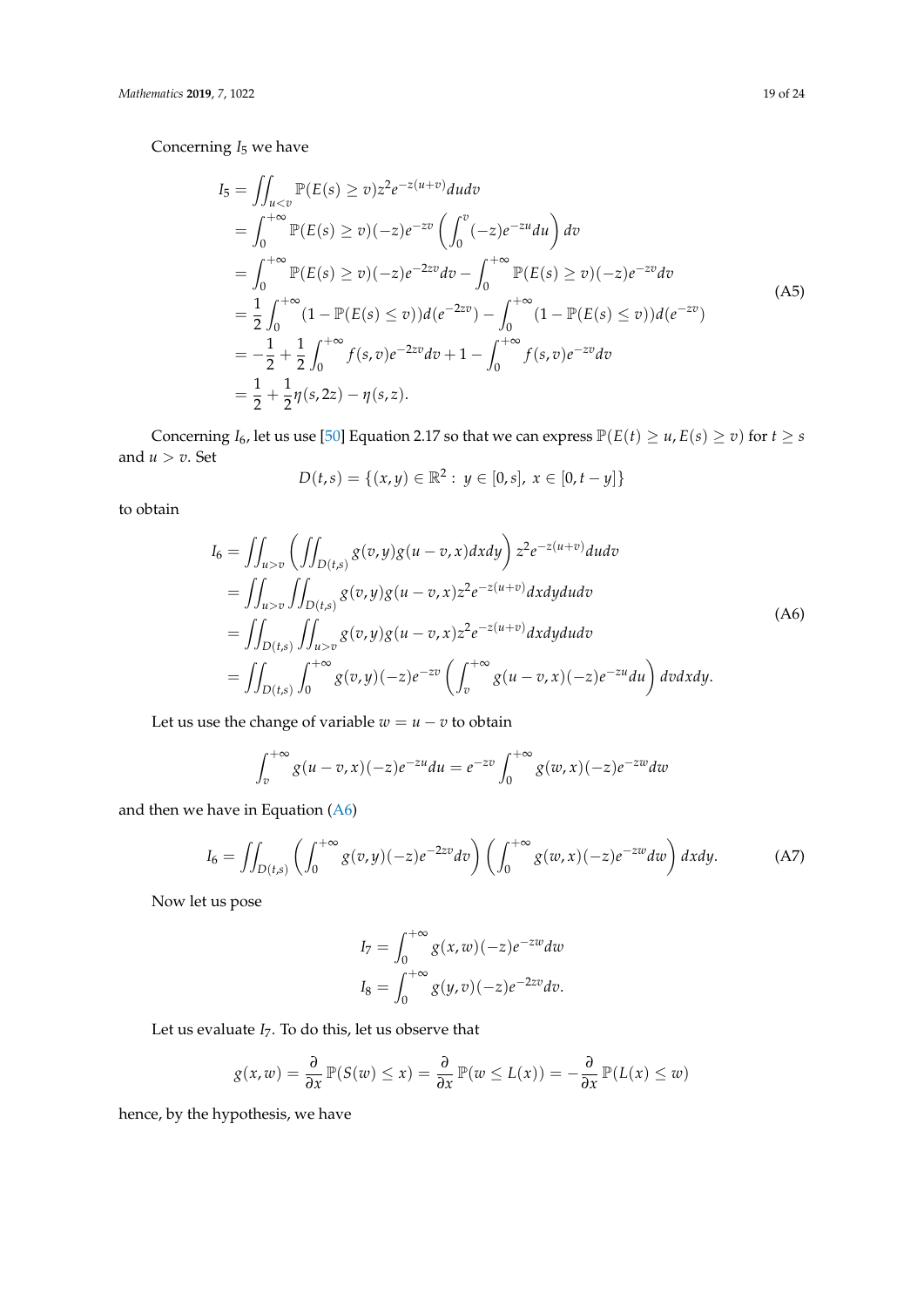$$
I_7 = -\frac{\partial}{\partial x} \int_0^{+\infty} \mathbb{P}(L(x) \le w)(-z)e^{-zw} dw
$$
  
=  $-\frac{\partial}{\partial x} \int_0^{+\infty} \mathbb{P}(L(x) \le w)d(e^{-zw})$   
=  $\frac{\partial}{\partial x} \int_0^{+\infty} e^{-zw} f(x, w) dw = \frac{\partial}{\partial x} \eta(x, z).$ 

Analogously we have  $I_8 = \frac{1}{2} \frac{\partial}{\partial y} \eta(y, 2z)$ . Using these two equalities in [\(A7\)](#page-18-1) we have (recalling that  $\eta(0, z) = 1$ 

<span id="page-19-1"></span>
$$
I_6 = \frac{1}{2} \int_0^s \left( \int_0^{t-y} \frac{\partial}{\partial x} \eta(x, z) dx \right) \frac{\partial}{\partial y} \eta(y, 2z) dy
$$
  
\n
$$
= \frac{1}{2} \int_0^s \eta(t - y, z) \frac{\partial}{\partial y} \eta(y, 2z) dy - \frac{1}{2} \int_0^s \frac{\partial}{\partial y} \eta(y, 2z) dy
$$
  
\n
$$
= \frac{1}{2} \int_0^s \eta(t - y, z) \frac{\partial}{\partial y} \eta(y, 2z) dy - \frac{1}{2} \eta(s, 2z) + \frac{1}{2}.
$$
 (A8)

Now, using Equations  $(A5)$  and  $(A8)$  in  $(A4)$  we obtain

<span id="page-19-2"></span>
$$
I_4 = 1 + \eta(s, 2z) - \eta(s, z) + \frac{1}{2} \int_0^s \eta(t - y, z) \frac{\partial}{\partial y} \eta(y, 2z) dy \tag{A9}
$$

Now, by using Equation [\(A9\)](#page-19-2) in [\(A3\)](#page-17-1) we finally obtain

$$
\int_0^{+\infty} \int_0^{+\infty} G(u,v)H^{(2)}(t,s, dudv)
$$
  
=  $\eta(t,z) + \eta(s,2z) + \frac{1}{2} \int_0^s \eta(t-y,z) \frac{\partial}{\partial y} \eta(y,2z) dy.$  (A10)

 $\Box$ 

## <span id="page-19-0"></span>**Appendix B. Proof of Theorem 2**

**Proof.** Let us denote  $G(u, v) = e^{-z|u-v|}$ . Observe that this time G is not a  $C^1$  function. Let us fix a generic couple  $(a,b) \in (0,+\infty)^2$  and then let us use bivariate integration by parts formula to obtain again [\(A1\)](#page-15-1). Now let us define

$$
I_1(a,b) = \int_0^a H^{(2)}(t,s,[u,a] \times [0,b])G(du,0)
$$
  
\n
$$
I_2(a,b) = \int_0^b H^{(2)}(t,s,[u,a] \times [0,b])G(0,dv)
$$
  
\n
$$
I_3(a,b) = \int_0^a \int_0^b H^{(2)}(t,s,[u,a] \times [v,b])G(du,dv).
$$

Let us first work with  $I_1(a, b)$ . As done in the previous theorem, we can pass to the limit as  $a, b \rightarrow +\infty$  to obtain

$$
\lim_{a,b\to+\infty} I_1(a,b) = \int_0^{+\infty} \mathbb{P}(E(t) \ge u) G(du,0)
$$

Now let us observe that

$$
G(du, v) = (-ze^{-z(u-v)}\chi_{u>v}(u, v) + ze^{-z(v-u)}\chi_{u\leq v}(u, v))du
$$
  
\n
$$
G(u, dv) = (ze^{-z(u-v)}\chi_{u>v}(u, v) - ze^{-z(v-u)}\chi_{u\leq v}(u, v))dv.
$$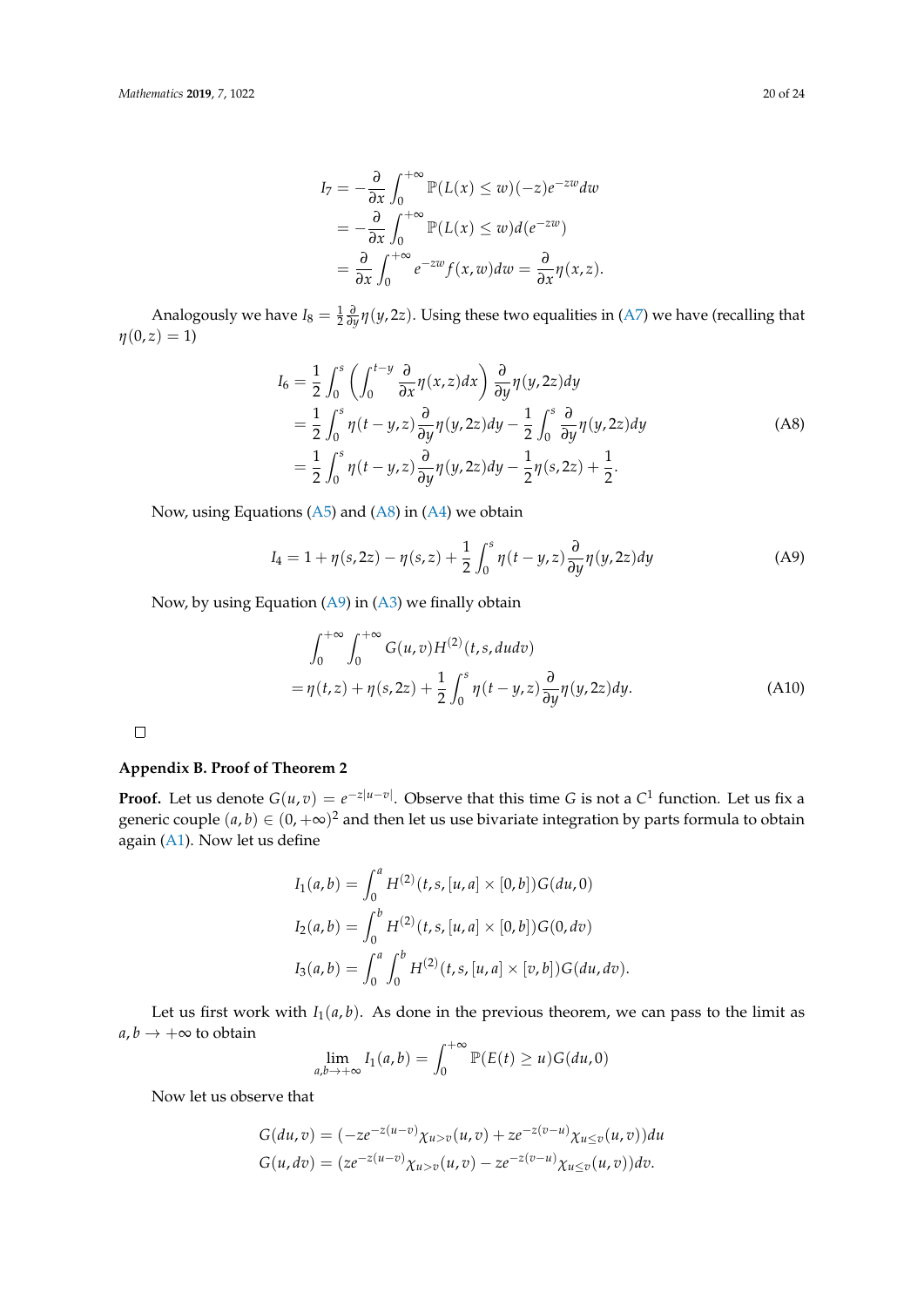Thus, we have

$$
\lim_{a,b \to +\infty} I_1(a,b) = \int_0^{+\infty} \mathbb{P}(E(t) \ge u)(-z)e^{-zu} du
$$
  
= 
$$
\int_0^{+\infty} (1 - \mathbb{P}(E(t) \le u))d(e^{-zu})
$$
  
= 
$$
-1 + \eta(t,z)
$$
 (A11)

In the same way we obtain

<span id="page-20-2"></span>
$$
\lim_{a,b\to+\infty} I_2(a,b) = -1 + \eta(s,z) \tag{A12}
$$

Hence, as before, by taking the limit as  $a, b \rightarrow +\infty$  in [\(A1\)](#page-15-1) and using the fact that  $\lim_{a,b\to +\infty}I_1(a,b)$ , $\lim_{a,b\to +\infty}I_2(a,b)$  and  $\lim_{a,b\to +\infty}H^{(2)}(t,s,[u,a]\times [v,b])$  are finite we obtain

$$
\int_0^{+\infty} \int_0^{+\infty} G(u,v)H^{(2)}(t,s,du dv) = \int_0^{+\infty} \int_0^{+\infty} H^{(2)}(t,s,[u,+\infty) \times [v,+\infty))G(du,dv) -1 + \eta(t,z) + \eta(s,z).
$$
 (A13)

Now let us set

$$
I_4 = \int_0^{+\infty} \int_0^{+\infty} H^{(2)}(t, s, [u, +\infty) \times [v, +\infty)) G(du, dv)
$$
  
\n
$$
= \iint_{u  
\n
$$
+ \iint_{u=v} \mathbb{P}(E(t) \ge u, E(s) \ge v) G(du, dv)
$$
  
\n
$$
+ \iint_{u>v} \mathbb{P}(E(t) \ge u, E(s) \ge v) G(du, dv)
$$
  
\n(A14)
$$

and then let us set

<span id="page-20-1"></span>
$$
I_5 = \iint_{u  
\n
$$
I_6 = \iint_{u=v} \mathbb{P}(E(t) \ge u, E(s) \ge v) G(du, dv)
$$
  
\n
$$
I_7 = \iint_{u>v} \mathbb{P}(E(t) \ge u, E(s) \ge v) G(du, dv).
$$
$$

Let us first work with  $I_6$ . We have

$$
I_6 = \iint_{u=v} \mathbb{P}(E(s) \ge u) G(du, dv).
$$

Now, from the expression of  $G(du, v)$  we have that  $G(du, dv)$  in  $u = v$  is given by 2*zdu*. Hence we have

<span id="page-20-0"></span>
$$
I_6 = 2z \int_0^{+\infty} \mathbb{P}(E(s) \ge u) du = 2z \mathbb{E}[E(s)].
$$
\n(A15)

Now let us work with *I*5. We have

$$
I_5 = \iint_{u
$$

with  $G(du, dv) = -z^2 e^{-z(v-u)} du dv$  for  $u < v$  hence we have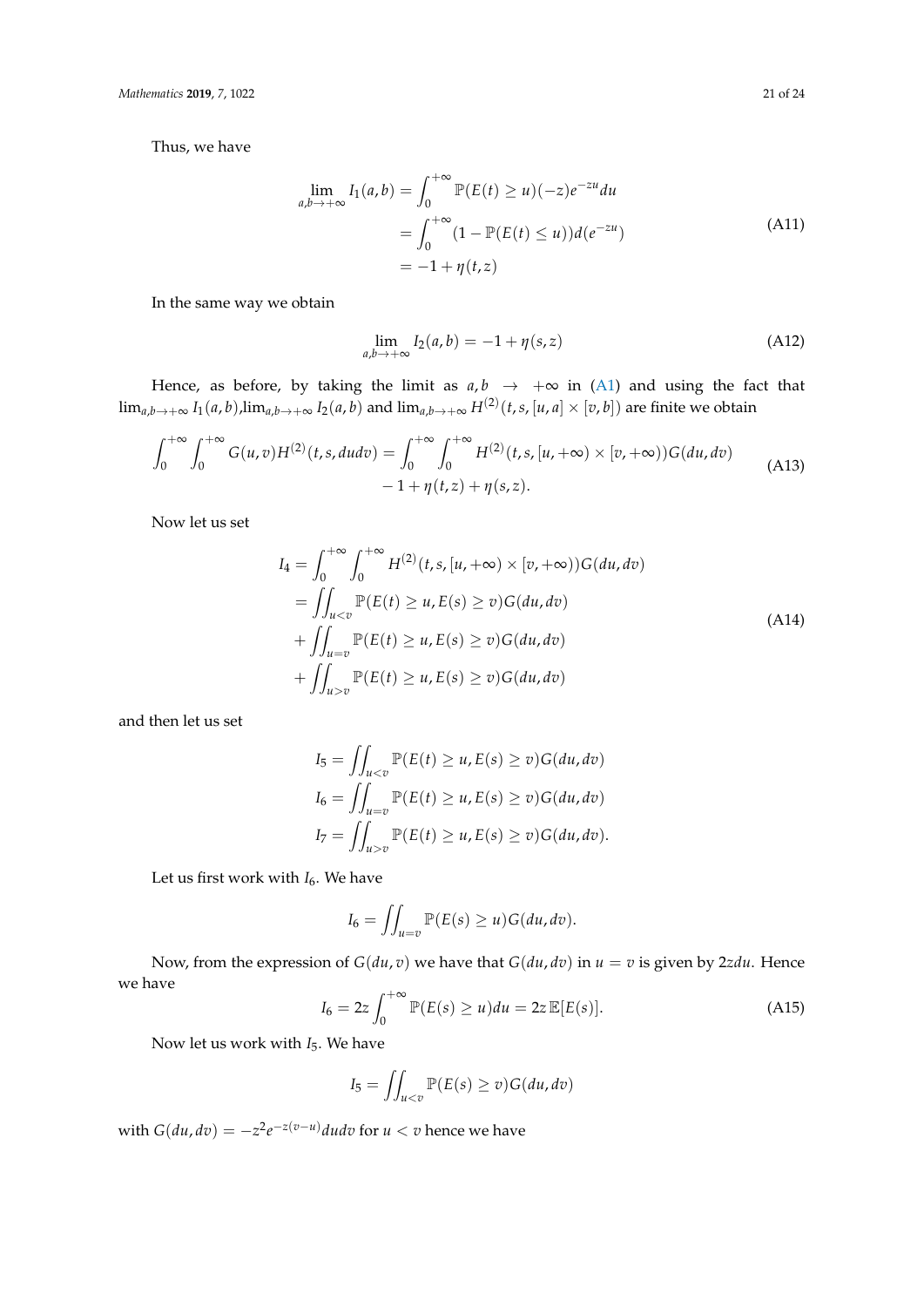$$
I_5 = \int_0^{+\infty} \mathbb{P}(E(s) \ge v)(-z)e^{-zv} \left( \int_0^v ze^{zu} du \right) dv
$$
  
\n
$$
= \int_0^{+\infty} \mathbb{P}(E(s) \ge v)(-z)e^{-zv}(e^{zv} - 1)dv
$$
  
\n
$$
= \int_0^{+\infty} \mathbb{P}(E(s) \ge v)(-z)(1 - e^{-zv})dv
$$
  
\n
$$
= -z \int_0^{+\infty} \mathbb{P}(E(s) \ge v)dv + \int_0^{+\infty} (1 - \mathbb{P}(E(s) \le v))d(e^{-zv})
$$
  
\n
$$
= -z \mathbb{E}[E(s)] - 1 + \eta(s, z).
$$
\n(A16)

Now let us work with *I*<sub>7</sub>. We have, since  $G(du, dv) = -z^2 e^{-z(u-v)} du dv$  for  $u > v$ ,

<span id="page-21-2"></span>
$$
I_7=-z^2\iint_{u>v}\mathbb{P}(E(t)\geq u,E(s)\geq v)e^{-z(u-v)}dudv.
$$

Let us use as before [\[50\]](#page-23-22) Equation 2.17 to obtain

$$
I_7 = -\iint_{u>v} \iint_{D(t,s)} g(v,y)g(u-v,x)z^2 e^{-z(u-v)} dx dy du dv
$$
  
\n
$$
= -\iint_{D(t,s)} \iint_{u>v} g(v,y)g(u-v,x)z^2 e^{-z(u-v)} dx dy du dv
$$
  
\n
$$
= z \iint_{D(t,s)} \int_0^{+\infty} g(v,y) e^{zv} \left( \int_v^{+\infty} g(u-v,x) (-z) e^{-zu} du \right) dv dx dy
$$
  
\n
$$
= z \iint_{D(t,s)} \left( \int_0^{+\infty} g(v,y) dv \right) \left( \int_0^{+\infty} g(w,x) (-z) e^{-zw} dw \right) dx dy.
$$
 (A17)

Denote now

<span id="page-21-0"></span>
$$
I_8(y) = \int_0^{+\infty} g(v, y) dv
$$
  

$$
I_9(x) = \int_0^{+\infty} g(w, x)(-z) e^{-zw} dw
$$

and observe that, as before,  $I_9(x) = \frac{\partial}{\partial x} \eta(x, z)$ . Concerning  $I_8(y)$ , we have

$$
I_8(y) = \frac{\partial}{\partial y} \int_0^{+\infty} \mathbb{P}(E(y) \ge v) dv = \frac{\partial}{\partial y} \mathbb{E}[E(y)].
$$

By using these two equalities in  $(A17)$  we have

$$
I_7 = z \int_0^s \left( \int_0^{t-y} \frac{\partial}{\partial x} \eta(x, z) dx \right) \frac{\partial}{\partial y} \mathbb{E}[E(y)] dy
$$
  
\n
$$
= z \int_0^s \eta(t - y, z) \frac{\partial}{\partial y} \mathbb{E}[E(y)] dy - z \int_0^s \frac{\partial}{\partial y} \mathbb{E}[E(y)] dy
$$
  
\n
$$
= z \int_0^s \eta(t - y, z) \frac{\partial}{\partial y} \mathbb{E}[E(y)] dy - z \mathbb{E}[E(s)]
$$
\n(A18)

Now let us use [\(A18\)](#page-21-1), [\(A16\)](#page-21-2), [\(A15\)](#page-20-0) in [\(A14\)](#page-20-1) to obtain

<span id="page-21-3"></span><span id="page-21-1"></span>
$$
I_4 = z \int_0^s \eta(t - y, z) \frac{\partial}{\partial y} \mathbb{E}[E(y)] dy - 1 + \eta(s, z)
$$
 (A19)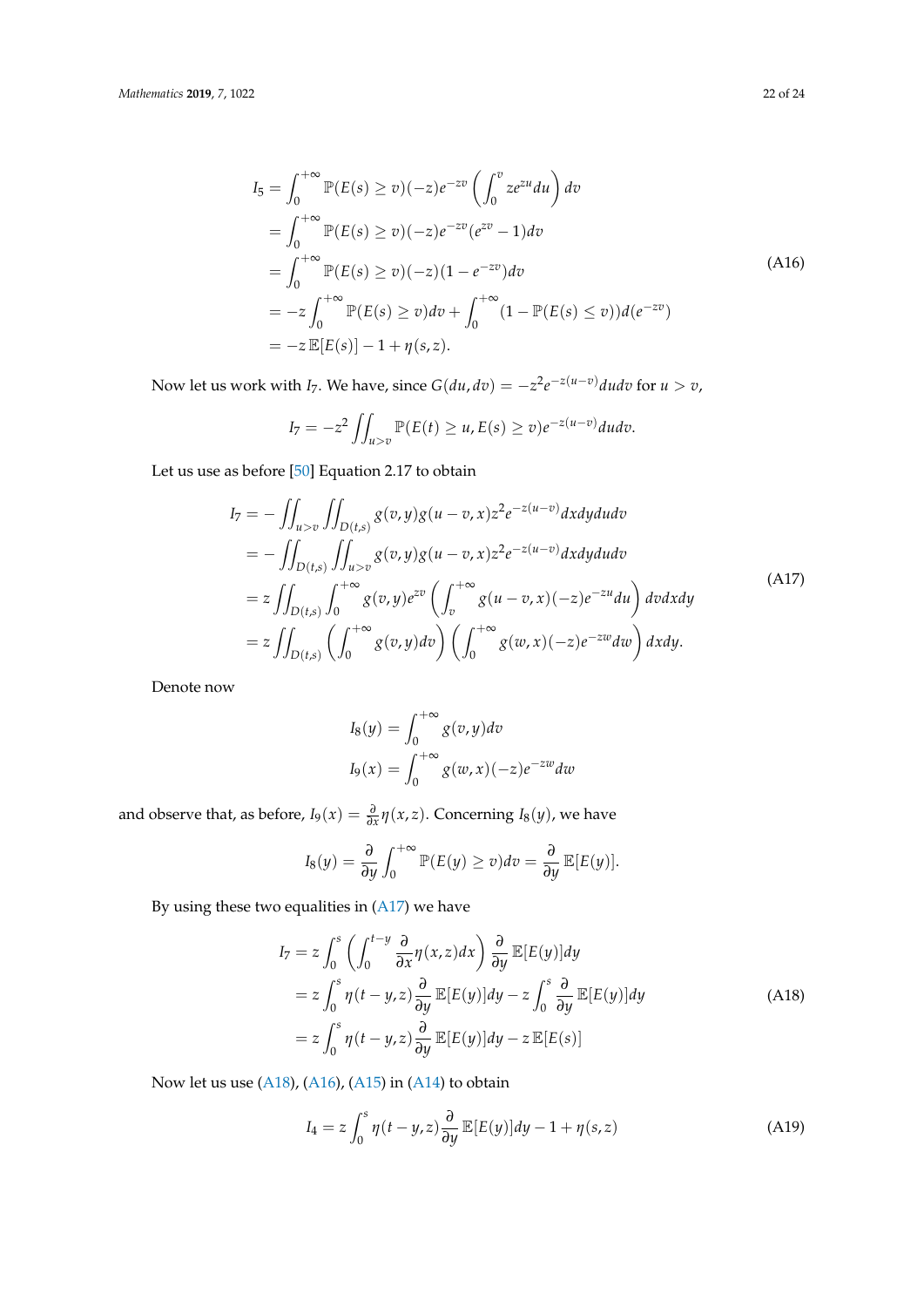and then use  $(A19)$  in  $(A13)$  to obtain

$$
\int_0^{+\infty} \int_0^{+\infty} G(u,v)H^{(2)}(t,s,dudv) = z \int_0^s \eta(t-y,z) \frac{\partial}{\partial y} \mathbb{E}[E(y)]dy - 2 + 2\eta(s,z) + \eta(t,z) \tag{A20}
$$

concluding the proof.  $\square$ 

#### **References**

- <span id="page-22-0"></span>1. Abbott, L.F. Lapicque's introduction of the integrate-and-fire model neuron (1907). *Brain Res. Bull.* **1999**, *50*, 303–304. [\[CrossRef\]](http://dx.doi.org/10.1016/S0361-9230(99)00161-6)
- <span id="page-22-1"></span>2. Burkitt, A.N. A review of the integrate-and-fire neuron model: I. Homogeneous synaptic input. *Biol. Cybern.* **2006**, *95*, 1–19. [\[CrossRef\]](http://dx.doi.org/10.1007/s00422-006-0068-6) [\[PubMed\]](http://www.ncbi.nlm.nih.gov/pubmed/16622699)
- <span id="page-22-2"></span>3. Burkitt, A.N. A review of the integrate-and-fire neuron model: II. Inhomogeneous synaptic input and network properties. *Biol. Cybern.* **2006**, *95*, 97–112. [\[CrossRef\]](http://dx.doi.org/10.1007/s00422-006-0082-8) [\[PubMed\]](http://www.ncbi.nlm.nih.gov/pubmed/16821035)
- <span id="page-22-3"></span>4. Ricciardi, L.M.; Sacerdote, L. The Ornstein-Uhlenbeck process as a model for neuronal activity. *Biol. Cybern.* **1979**, *35*, 1–9. [\[CrossRef\]](http://dx.doi.org/10.1007/BF01845839)
- <span id="page-22-4"></span>5. Sacerdote, L.; Giraudo, M.T. Stochastic integrate and fire models: A review on mathematical methods and their applications. In *Stochastic Biomathematical Models*; Springer: Berlin, Germany, 2013; pp. 99–148.
- <span id="page-22-5"></span>6. Shinomoto, S.; Sakai, Y.; Funahashi, S. The Ornstein-Uhlenbeck process does not reproduce spiking statistics of neurons in prefrontal cortex. *Neural Comput.* **1999**, *11*, 935–951. [\[CrossRef\]](http://dx.doi.org/10.1162/089976699300016511)
- <span id="page-22-6"></span>7. Fox, R.F. Stochastic versions of the Hodgkin-Huxley equations. *Biophys. J.* **1997**, *72*, 2068–2074. [\[CrossRef\]](http://dx.doi.org/10.1016/S0006-3495(97)78850-7)
- <span id="page-22-7"></span>8. Sakai, Y.; Funahashi, S.; Shinomoto, S. Temporally correlated inputs to leaky integrate-and-fire models can reproduce spiking statistics of cortical neurons. *Neural Netw.* **1999**, *12*, 1181–1190. [\[CrossRef\]](http://dx.doi.org/10.1016/S0893-6080(99)00053-2)
- <span id="page-22-8"></span>9. Gerstein, G.L.; Mandelbrot, B. Random walk models for the spike activity of a single neuron. *Biophys. J.* **1964**, *4*, 41–68. [\[CrossRef\]](http://dx.doi.org/10.1016/S0006-3495(64)86768-0)
- <span id="page-22-9"></span>10. Ascione, G.; Pirozzi, E.; Toaldo, B. On the exit time from open sets of some semi-Markov processes. *arXiv* **2017**, arXiv:1709.06333
- <span id="page-22-10"></span>11. Rodieck, R.; Kiang, N.S.; Gerstein, G. Some quantitative methods for the study of spontaneous activity of single neurons. *Biophys. J.* **1962**, *2*, 351–368. [\[CrossRef\]](http://dx.doi.org/10.1016/S0006-3495(62)86860-X)
- <span id="page-22-11"></span>12. Holden, A. A note on convolution and stable distributions in the nervous system. *Biol. Cybern.* **1975**, *20*, 171–173. [\[CrossRef\]](http://dx.doi.org/10.1007/BF00342637) [\[PubMed\]](http://www.ncbi.nlm.nih.gov/pubmed/173418)
- <span id="page-22-12"></span>13. Tsubo, Y.; Isomura, Y.; Fukai, T. Power-law inter-spike interval distributions infer a conditional maximization of entropy in cortical neurons. *PLoS Comput. Biol.* **2012**, *8*, e1002461. [\[CrossRef\]](http://dx.doi.org/10.1371/journal.pcbi.1002461) [\[PubMed\]](http://www.ncbi.nlm.nih.gov/pubmed/22511856)
- <span id="page-22-13"></span>14. Meerschaert, M.M.; Toaldo, B. Relaxation patterns and semi-Markov dynamics. *Stoch. Process. Appl.* **2019**, *129*, 2850–2879. [\[CrossRef\]](http://dx.doi.org/10.1016/j.spa.2018.08.004)
- 15. Orsingher, E.; Ricciuti, C.; Toaldo, B. Time-Inhomogeneous Jump processes and variable order operators. *Potential Anal.* **2016**, *45*, 435–461. [\[CrossRef\]](http://dx.doi.org/10.1007/s11118-016-9551-4)
- 16. Orsingher, E.; Ricciuti, C.; Toaldo, B. On semi-Markov processes and their Kolmogorov's integro-differential equations. *J. Funct. Anal.* **2018**, *275*, 830–868. [\[CrossRef\]](http://dx.doi.org/10.1016/j.jfa.2018.02.011)
- <span id="page-22-14"></span>17. Ricciuti, C.; Toaldo, B. Semi-Markov models and motion in heterogeneous media. *J. Stat. Phys.* **2017**, *169*, 340–361. [\[CrossRef\]](http://dx.doi.org/10.1007/s10955-017-1871-2)
- <span id="page-22-15"></span>18. Gajda, J.; Wylomańska, A. Time-changed Ornstein–Uhlenbeck process. *J. Phys. A Math. Theor.* 2015, *48*, 135004. [\[CrossRef\]](http://dx.doi.org/10.1088/1751-8113/48/13/135004)
- <span id="page-22-16"></span>19. Vadori, N.; Swishchuk, A. Inhomogeneous Random Evolutions: Limit Theorems and Financial Applications. *Mathematics* **2019**, *7*, 447. [\[CrossRef\]](http://dx.doi.org/10.3390/math7050447)
- <span id="page-22-17"></span>20. Cahoy, D.O.; Polito, F.; Phoha, V. Transient behavior of fractional queues and related processes. *Methodol. Comput. Appl. Probab.* **2015**, *17*, 739–759. [\[CrossRef\]](http://dx.doi.org/10.1007/s11009-013-9391-2)
- <span id="page-22-18"></span>21. Ascione, G.; Leonenko, N.; Pirozzi, E. Fractional queues with catastrophes and their transient behaviour. *Mathematics* **2018**, *6*, 159. [\[CrossRef\]](http://dx.doi.org/10.3390/math6090159)
- <span id="page-22-19"></span>22. Lefèvre, C.; Simon, M. SIR epidemics with stages of infection. *Adv. Appl. Probab.* **2016**, *48*, 768–791. [\[CrossRef\]](http://dx.doi.org/10.1017/apr.2016.27)
- <span id="page-22-20"></span>23. Ashton, S.; Scalas, E.; Georgiou, N.; Kiss, I.Z. The Mathematics of Human Contact: Developing a Model for Social Interaction in School Children. *Acta Phys. Pol. A* **2018**, *133*, 18. [\[CrossRef\]](http://dx.doi.org/10.12693/APhysPolA.133.1421)